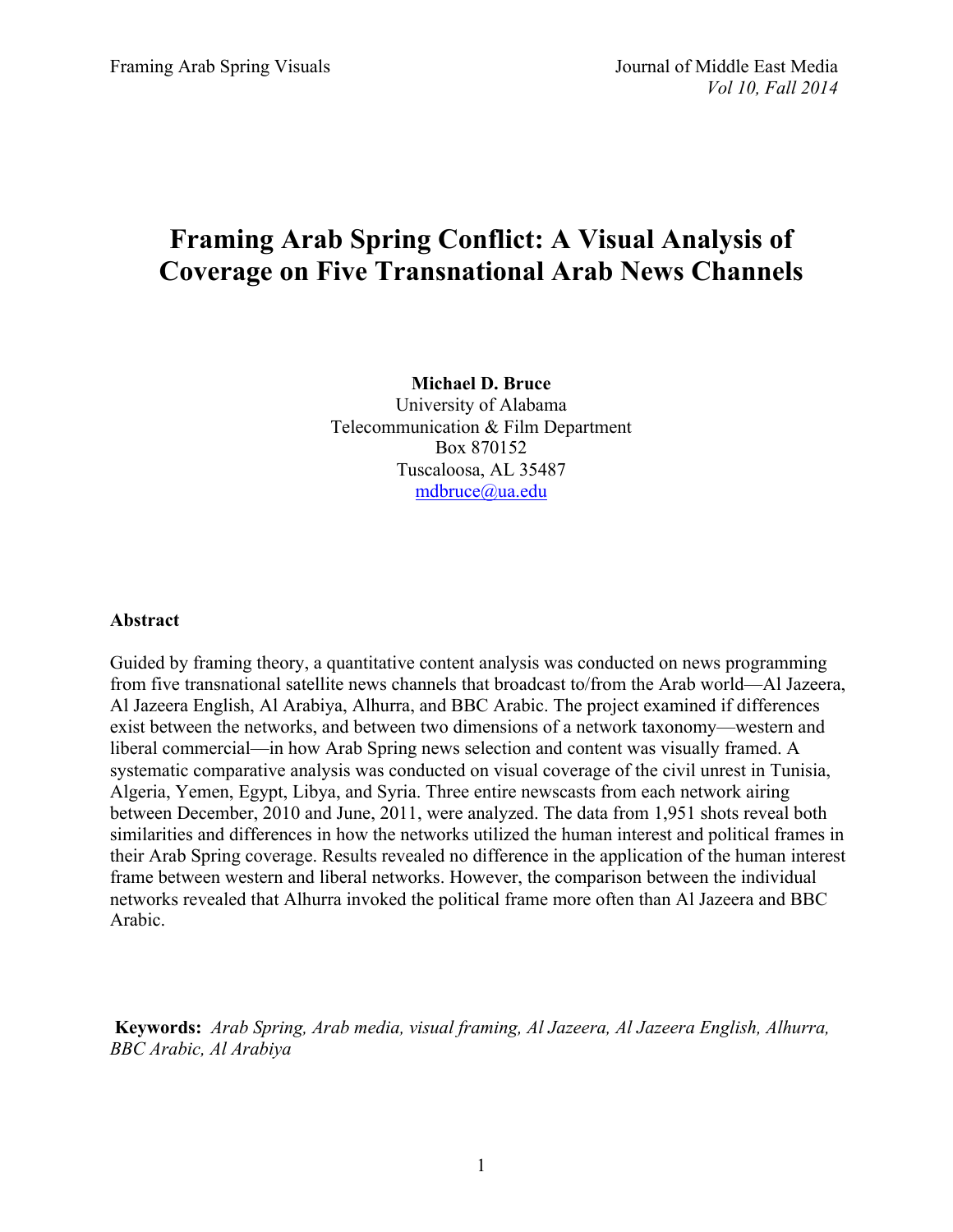#### **Introduction**

In late 2010, a series of popular uprisings against repressive governments spread across the MENA region. The first civil demonstrations, that would later become known as the Arab Spring, were organized in Tunisia on December 18<sup>th</sup> after a Tunisian fruit vendor set himself on fire to protest his harassment at the hands of police. The wire services quickly picked up on the Tunisian demonstrations that followed. One of the earliest Western reports describing the demonstration came from the Reuters news agency and appeared on December 19, 2010 ("Witnesses Report," 2010). As the demonstrations spread across Tunisia, the Arab media began to cover the events extensively (Pintak, 2011b).

Over the next few months, the civil unrest spread across the region resulting in demonstrations, strikes, clashes with government officials, violence, and the overthrow of several regimes. Sources disagree on the total number (possibly as high as twenty) of nation states impacted by civil unrest resulting from the Arab Spring. Many of the uprisings that began in 2010 have continued to escalate into civil wars. The most notable demonstrations occurred in Tunisia, Algeria, Yemen, Egypt, Libya, and Syria. This recent political unrest in the Middle East provided an opportunity to examine potential differences in how visuals of the conflicts were presented to their audiences.

Throughout the history of television news, news organizations have made huge expenditures in state-of-the-art technology in order to prioritize visuals in their coverage of important stories. Despite the scientific and anecdotal evidence of their importance, visuals have not received the same level of systematic research attention that has been devoted to the verbal, or textual, news elements (Domke, Perlmutter, & Spratt, 2002; Graber, 1989, 1990; Matthes, 2009). Graber (1989) argues that ignoring visual news elements is detrimental to a complete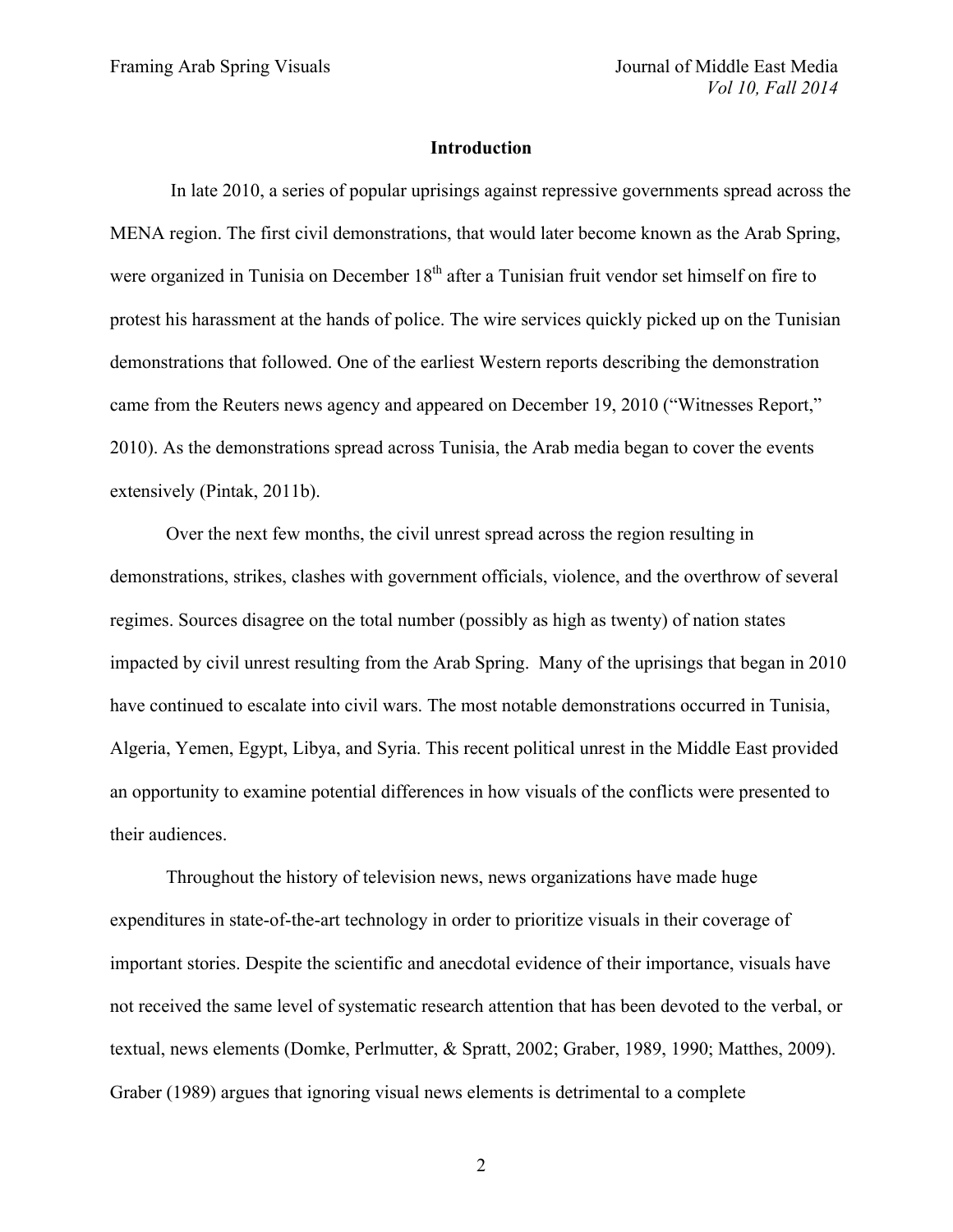understanding of the audiovisual message because the analysis not only loses the meaning contained in the visuals, but also misses the verbal meanings that are modified by the interaction of the visual content.

The penchant for visuals is equally strong among the highly competitive Arab satellite news channels. Systematic analysis of Middle Eastern news visuals is generally performed through cross-cultural comparisons of Arabic-language and English-language media. These studies have provided important insights on a range of topics—disasters (Fahmy & Johnson, 2007), 2009 Gaza conflict (Dobernig, Lobinger, & Wetzstein, 2010); terrorist attacks (Fahmy, 2005a, 2005b), the war in Afghanistan (Fahmy, 2004, 2005a, 2005b), and the War in Iraq (Fahmy & Kim, 2008; Keith, Schwalbe, & Silcock, 2009)—into differences in the framing of print, web-based, and lessoften, television news visuals. However, they rarely provide insight into differences in the application of television news frames by Arab news outlets trying to reach the same Arab audience.

A review of the literature reveals a void in both TV visual, and pan-Arab satellite news research. The current study sought to fill these voids by exploring the visuals of five transnational satellite news channels that broadcast to/from the Arab world—Al Jazeera, Al Jazeera English, Al Arabiya, Alhurra, and BBC Arabic—for differences in the application of visual news frames in Arab Spring coverage. This coverage provided an excellent opportunity to explore differences in visual framing because according to Fahmy (2010) these differences should be more apparent as international crises magnify differences in visual news coverage.

#### **Literature Review**

## **Framing**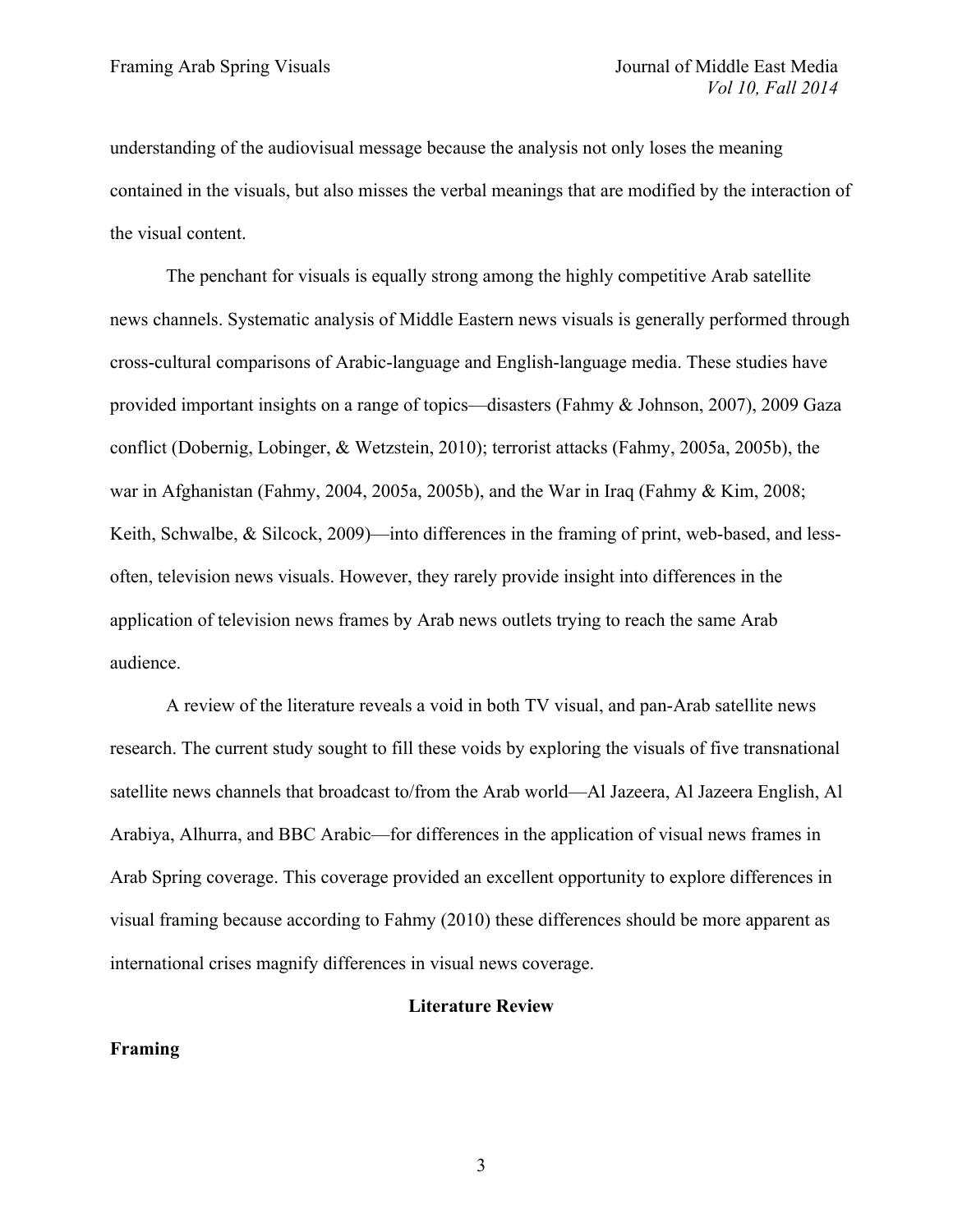"To frame," Entman said, "is to select some aspects of a perceived reality and make them more salient in a communicating text, in such a way as to promote a particular problem definition, causal interpretation, moral evaluation, and/or treatment recommendation for the item described" (1993, p. 52). At the macro-level, frame building is concerned with message producers' organizing structures, which are used to present complex events and issues, and, in the process give their stories meaning (Kosicki, 2003; Scheufele & Tewksbury, 2007).

Researchers have differed widely on conceptualizations for visual frames, discourse units, and methods for reliably identifying the variety of visual news frames (Matthes, 2009; Semetko  $\&$ Valkenburg, 2000). Scholars (Entman, 1993; Fahmy, 2004; Fahmy, 2010; Fahmy & Kim, 2008; Ghanem, 1996; Vujakovic, 1998) suggest that the frequency and prominence of visual depictions are key elements of examination in studies of visual framing. Entman refers to frequency as the most powerful framing mechanism because it promotes a particular issue's importance to the audience. A process Gitlin (1980) referred to as "persistent selection, emphasis, and exclusion" (p. 7).

Findings from several scholars suggest that different media outlets follow different visual strategies in the coverage of conflict events (Dobernig, Lobinger, and Wetzstein, 2010; Fahmy, 2010; Konstantindou, 2008). In addition, scholars (e.g. Matthes, 2009), have identified a diversity of generic and issue-specific frames that have been applied in news content studies, including: conflict, violence, graphic, human interest/human impact, economic consequences, morality, moral-outrage, responsibility, casualty, political strategy, public engagement, public opinion, terrorism, victory, defeat, race/religion/culture, technical, anti-war, pro-war, and self-referential. **Visual Frames**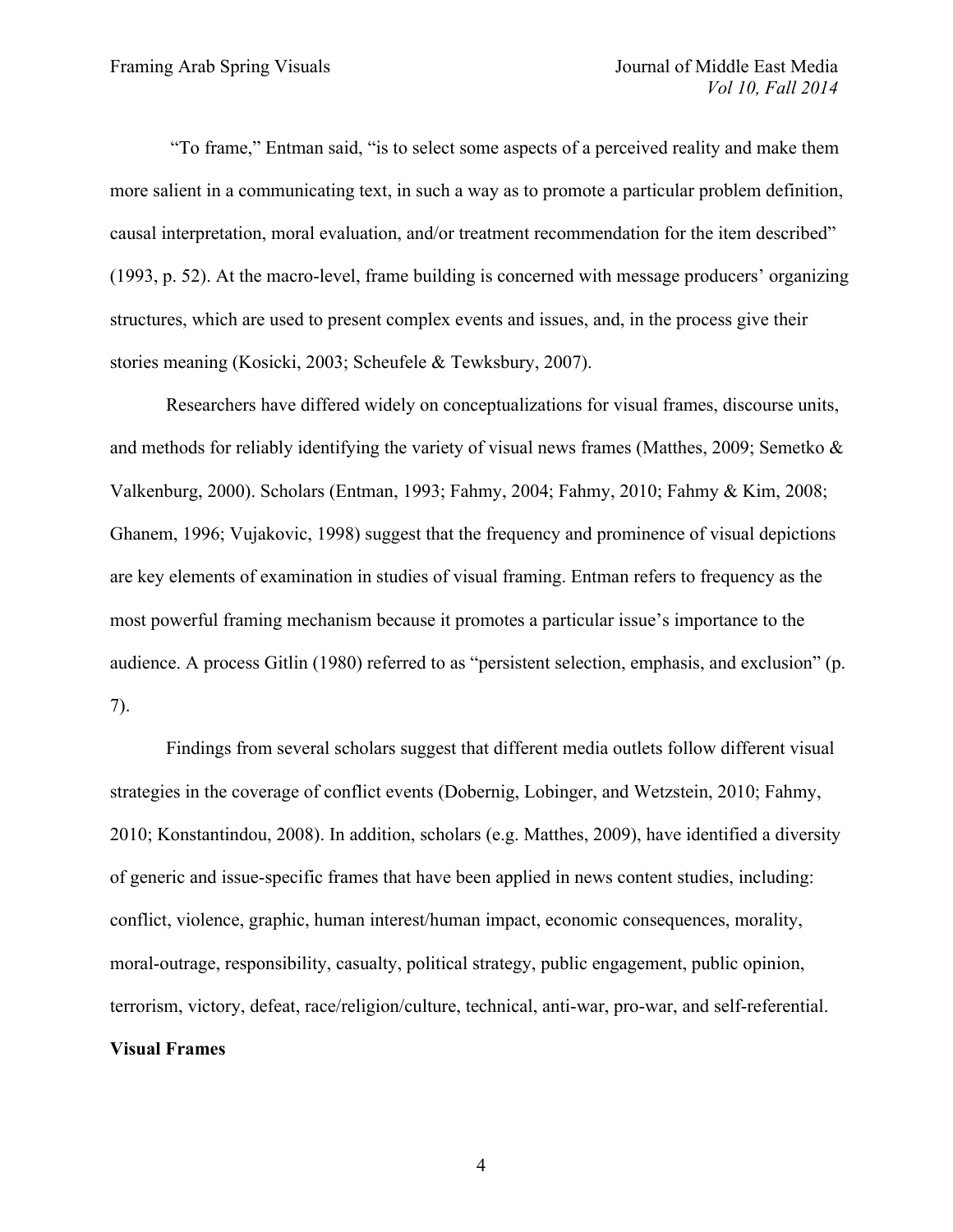Griffin and Lee (1995) found photographs of the first Gulf War overwhelmingly focused on military technology and virtually ignored the human impact of the war. King and Lester (2005) found pictures in three U.S. newspapers from the first and second gulf wars were pro-military. Fahmy and Kim (2008) explored differences in the coverage of the second Gulf War from *The New York Times* and *The Guardian*. They found numerous differences in the visual coverage of the war. For example, *The New York* times focused on images of the U.S. military and government officials while *The Guardian* ran more photos of material destruction in Iraq. Konstantindou (2008) found that visuals in Greek coverage of the second Gulf War focused on spectacular images of victims. Fahmy (2005a) found that even though many of the images of 9/11 and the War in Afghanistan carried in the Arab-language *Al Hayat* and English-language *The International Herald Tribune (IHT)* transnational newspapers came from western news agencies they were framed differently by these organizations. More specific analysis of Afghan War coverage revealed *Al Hayat* depicted the human suffering and tragedy of the war (human interest frame), while *IHT* presented a more sanitized view (Fahmy, 2010). Fahmy (2010) concluded that the military (Griffin & Lee, 1995; King & Lester, 2005), or technical frame (Fahmy, 2005a, 2010) is more commonly used to portray conflict on western media outlets, and is distinct from the human interest frame.

**Human interest frame.** Next to the conflict frame, the human impact (Neuman, Just, & Crigler, 1992) or human interest frame is one of the most common frames found in news coverage (Matthes, 2009; Neuman, et al., 1992; Semetko & Valkenburg, 2000). The human interest frame "brings a human face or an emotional angle to the presentation of an event, issue, or problem" (Semetko & Valkenburg, p. 95).

Grabe, Zhou, and Barnett (2001) state that dichotomies, including human interest versus public affairs, are often used to emphasize the differences between standard and sensational news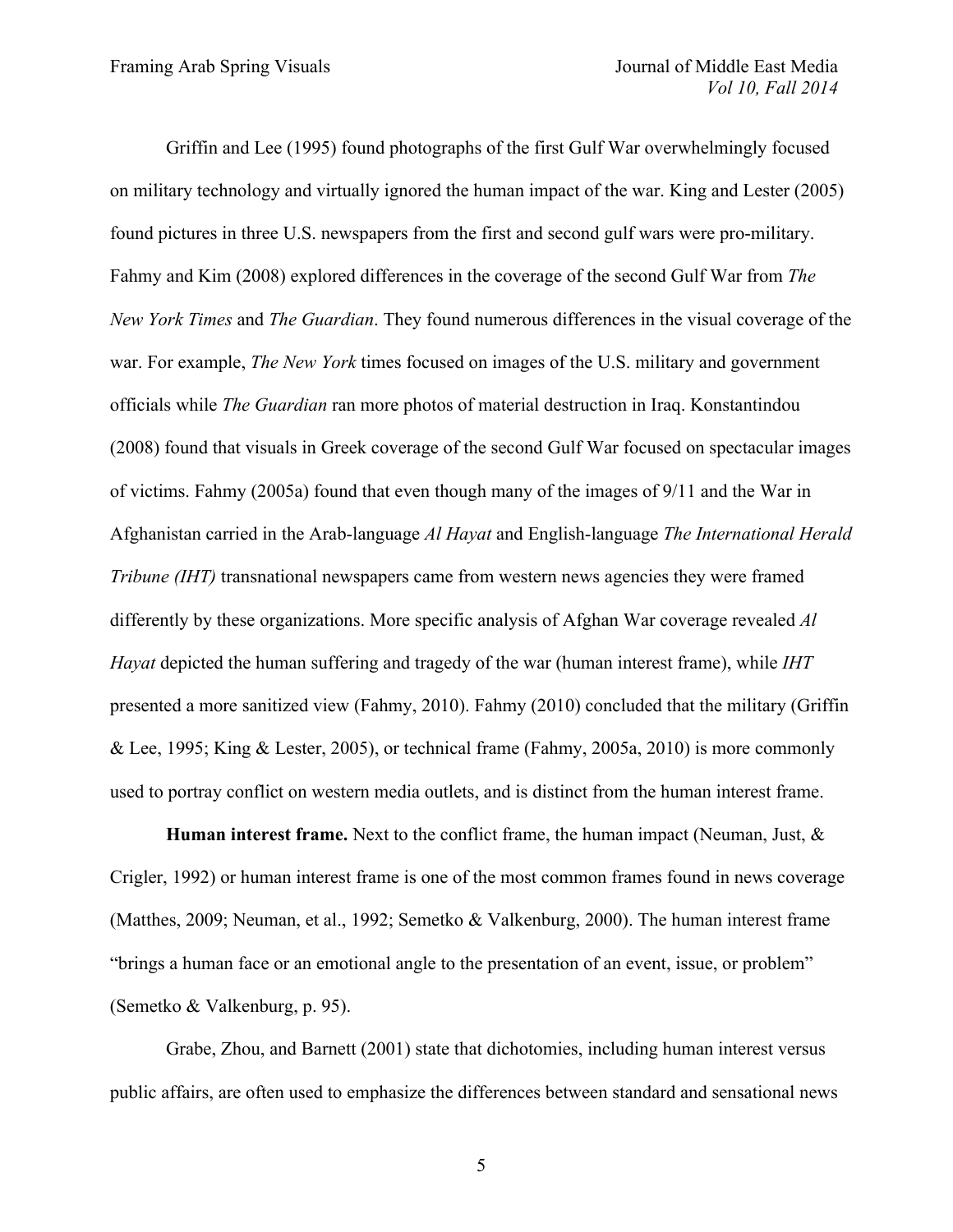topics. Although their study was not limited to visuals, Hamdy and Gomaa (2012) found social media posts during the Egyptian uprisings emphasized the human interest frame. Analysis by Semetko and Valkenburg (2000) of European political coverage, found the human interest frame was more common in TV news than in print news media, and also more common on sensationalist news outlets than on traditional news outlets. Brantner, Lobinger, and Wetzstein (2011) explored the differences in visual effects elicited between the dichotomous human interest and political news frames.

Dobernig, Lobinger, and Wetzstein (2010) explored differences in the coverage of the 2009 Gaza crisis in four print news sources and found the Palestinian side was visually represented by individual civilians which provoked a sense of empathy, while the Israeli side was represented by visuals of political or governmental officials portraying statesmanship. These results suggest differing visual framing strategies based on the actors that are presented in the news coverage.

**Public affairs frame.** In contrast to the human interest frame, the public affairs frame, or political strategy frame (Nisbet and Huge, 2006) emphasizes the actions of presidents, government agencies, political officials and authorities. Haigh (2010) found that the political strategy frame was one of the most common frames used in news coverage of the alternative energy debate. Brantner et al. (2011) found images of Isrealis from the 2009 Gaza conflict represented the political frame and emphasized "institutional power and statesmanship" (p. 528).

Hallin, (1994) emphasized that modern American journalism explicitly recognizes political authority, particularly in times of celebration or upheaval. Benson and Hallin (2004) state that in such times newsgathering turns to political authority to define the primary viewpoints on the issues. Their comparative analysis of American and French news media revealed a greater level of "indexing" to the viewpoints of the political elite in American coverage than in French coverage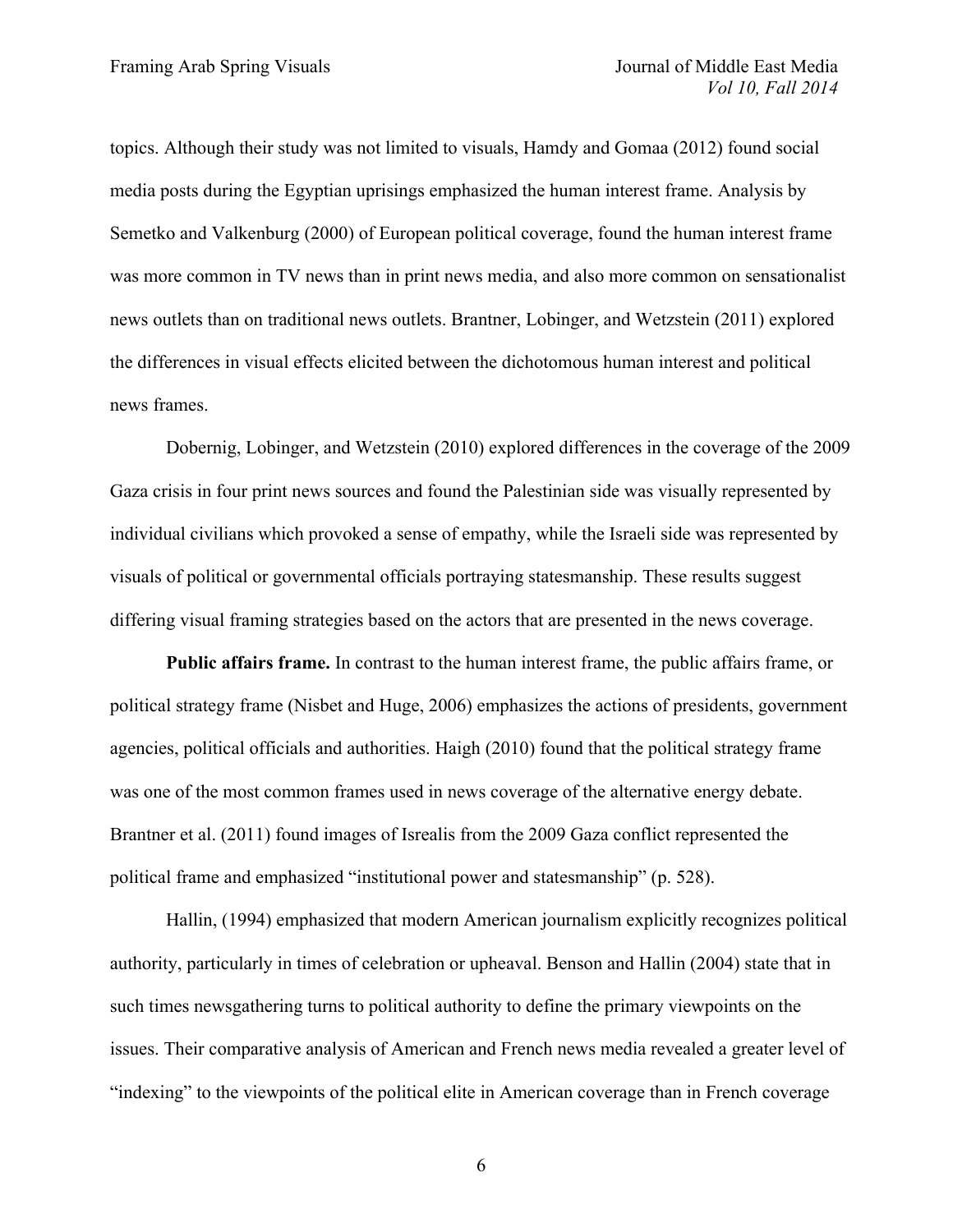(p. 19). They also found that reliance on political authority in both American and French coverage had increased between the 1960s and 1990s.

## **Method**

Many of the studies identified in the literature review provide cross-cultural, short-term examinations of major event coverage, through pictures in newspapers or from online news sources. There are virtually no longitudinal content analyses of the visuals contained in satellite newscasts prepared for the same cultural audience. As Graber (2003) notes, "many broad and definitive judgments about the substantive content of mass media are still made without actual content analyses of these media" (p. 140).

## **Hypotheses**

Since the human interest frame has been found more prevalent in coverage on sensational news outlets, and in Arab media portrayals of conflict, it is hypothesized that:

H1: Visuals on the liberal commercial networks will be more likely to emphasize the

human-interest frame in coverage of the Arab Spring than western-styled networks.

Conversely, Alhurra as a western-based public diplomacy entity of the U.S. government which had close ties to some of the regimes targeted in the Arab Spring uprisings (e.g. Egypt) should be more likely to emphasize statesmanship and political perspectives in Arab Spring coverage. Therefore it is predicted:

H2: Visuals on Alhurra will be more likely to emphasize the political frame in coverage of

the Arab Spring than Al Jazeera, Al Jazeera English, BBC Arabic and Al Arabiya.

# **Content Analysis**

A quantitative content analysis, guided by deductive framing, was conducted at two levels: (1) the individual network; and (2) through a two-dimensional taxonomy—western and liberal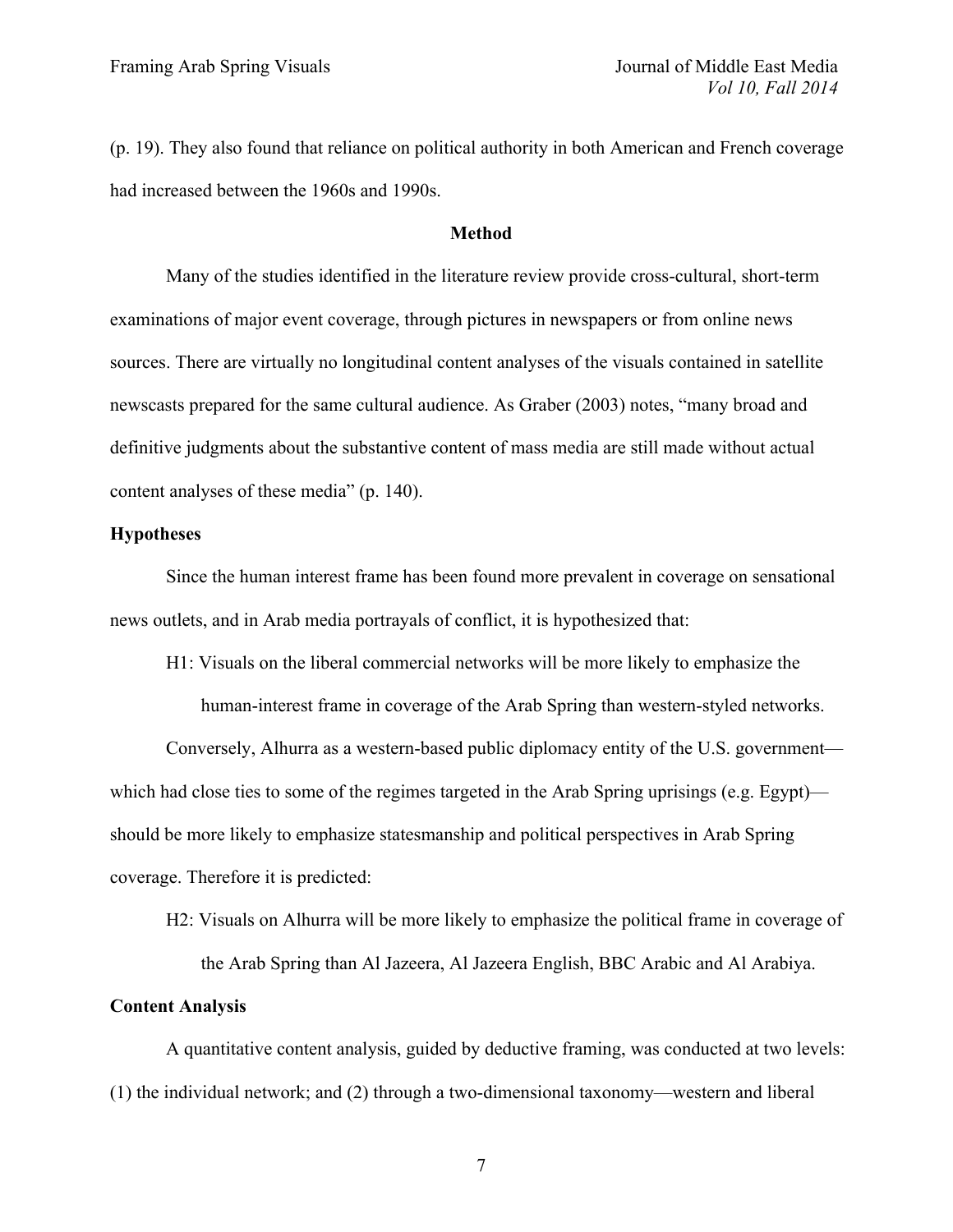commercial—of pan-Arab stations. The five networks were chosen because they represent some of the most widely discussed examples of pan-Arab satellite news networks. Al Jazeera and Al Arabiya routinely garner some of the largest audiences among the pan-Arab news networks (Telhami, 2011). Dajani (2007) stated that Al Arabiya was the first serious rival to Al Jazeera. Alhurra and BBC Arabic are two of the recognzied Arabic-language foreign channels. Al Jazeera English was included in the study to provide insight into potential differences between it and its Arabic-language sister station. In addition, these five networks easily fit in the two-dimensional network taxonomy, with Al Jazeera and Al Arabiya representing the liberal commercial dimension, and Alhurra, BBC Arabic, and Al Jazeera English representing the western dimension.

The main characteristic used to determine the taxonomy of each network was commercial status. I borrowed the term liberal commercial from Ayish (2002) and used it to classify Al Jazeera and Al Arabiya since they were both originally conceived as commercial networks. The commercial undertones, and resulting competitiveness of these networks tends to contribute directly to other characteristics found in the liberal model. For example, Hallin (1994) states that the intensely competitive forces associated with television result in media populism. Both, Al Jazeera and Al Arabiya overtly cater programming to the ordinary citizen in an effort to increase viewership, which is a hallmark of populist media.

Alhurra, BBC Arabic, and Al Jazeera English are considered non-commercial international broadcast networks and therefore represent the western style. The term western was originally chosen to classify the western-based Alhurra and BBC Arabic networks. Considering the network's stated mission, it could be argued that AJE more appropriately fits into an entirely different dimension. However, AJE is considered western in this context due to the network's non-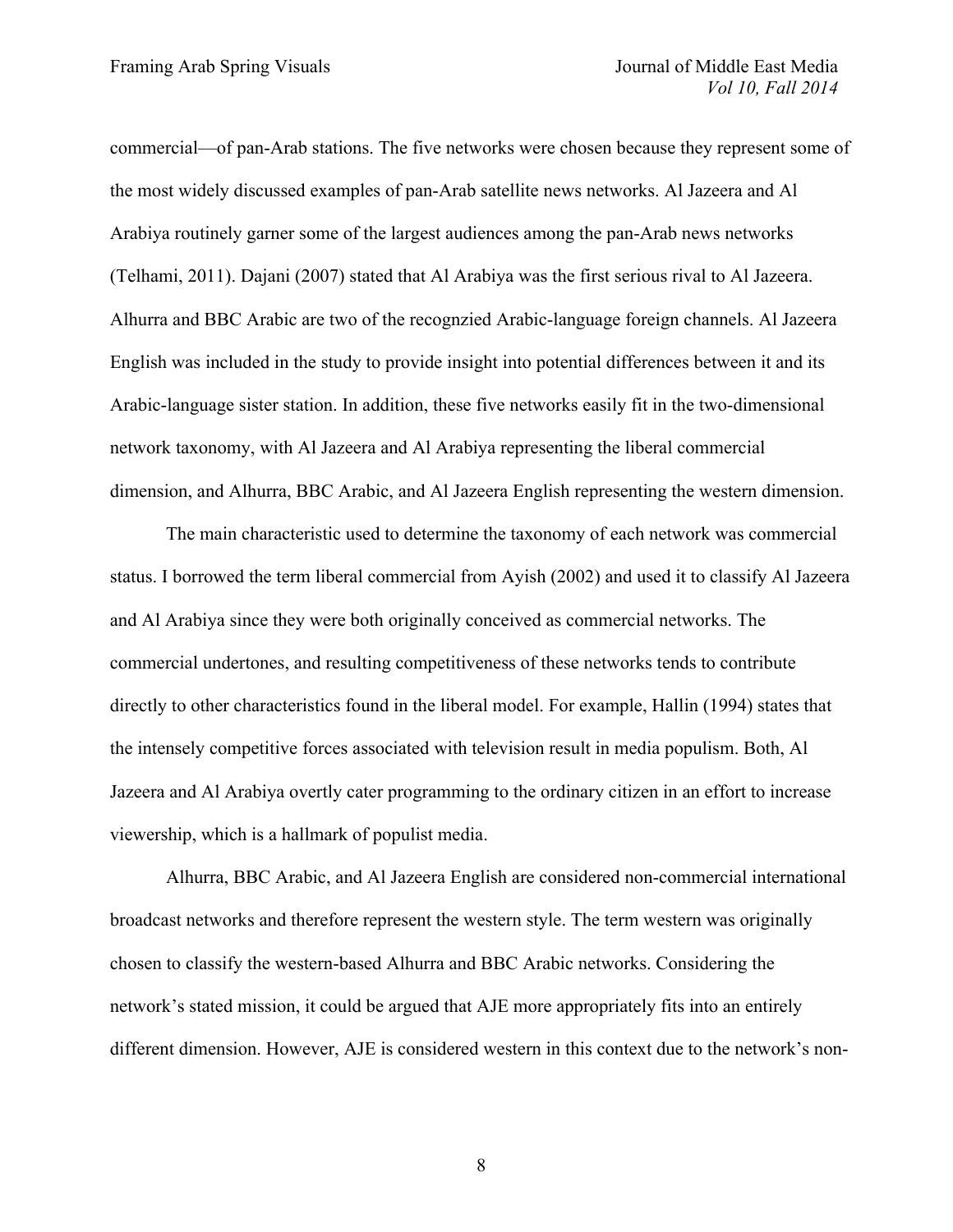commercial status, intense effort to reach an international audience including the United States, and its attempts to distance itself in subtle ways from its Arabic-language sister station.

# **Sample**

The sample frame consisted of news programming from December 18, 2010, to June 15, 2011. A one-hour late evening newscast was recorded live via satellite from Al Jazeera, Al Arabiya, AJE, and BBC Arabic on each weekday, and many weekends, for the duration of the sample period. Due to differences in each networks' schedule, and the different time zones from which the newscasts originated, all newscasts could not be recorded during the exact same time each day. However, all the newscasts aired within a few hours of each other. The Alhurra broadcasts were recorded from daily archives available on the Alhurra website, since the Alhurra signal is not available via-satellite in the U.S.

The unit of analysis for the sample was the individual image or shot  $(n = 6.595)$ . The description of the individual shot followed the description set forth by Keith, Schwalbe, and Silcock (2009). Using their guidelines, a shot was counted "each time the shot (subject) changed by video editing or, in the case of a pan, each time the subject changed" (p. 7).

The goal was to create a sample that represented longitudinal "normal" or "routine" news coverage, and minimized the impact of a single major news event on the sample. There were several major international news stories during the sample frame. These events generally did not demand the kind of live 24-hour breaking-news style coverage that would have interrupted the normal news cycle. However, some news coverage during the Arab Spring was an exception. During the most intense periods (between approximately January 29, and February 20, 2011) of political unrest in Egypt, and Libya, the international news networks interrupted their normal news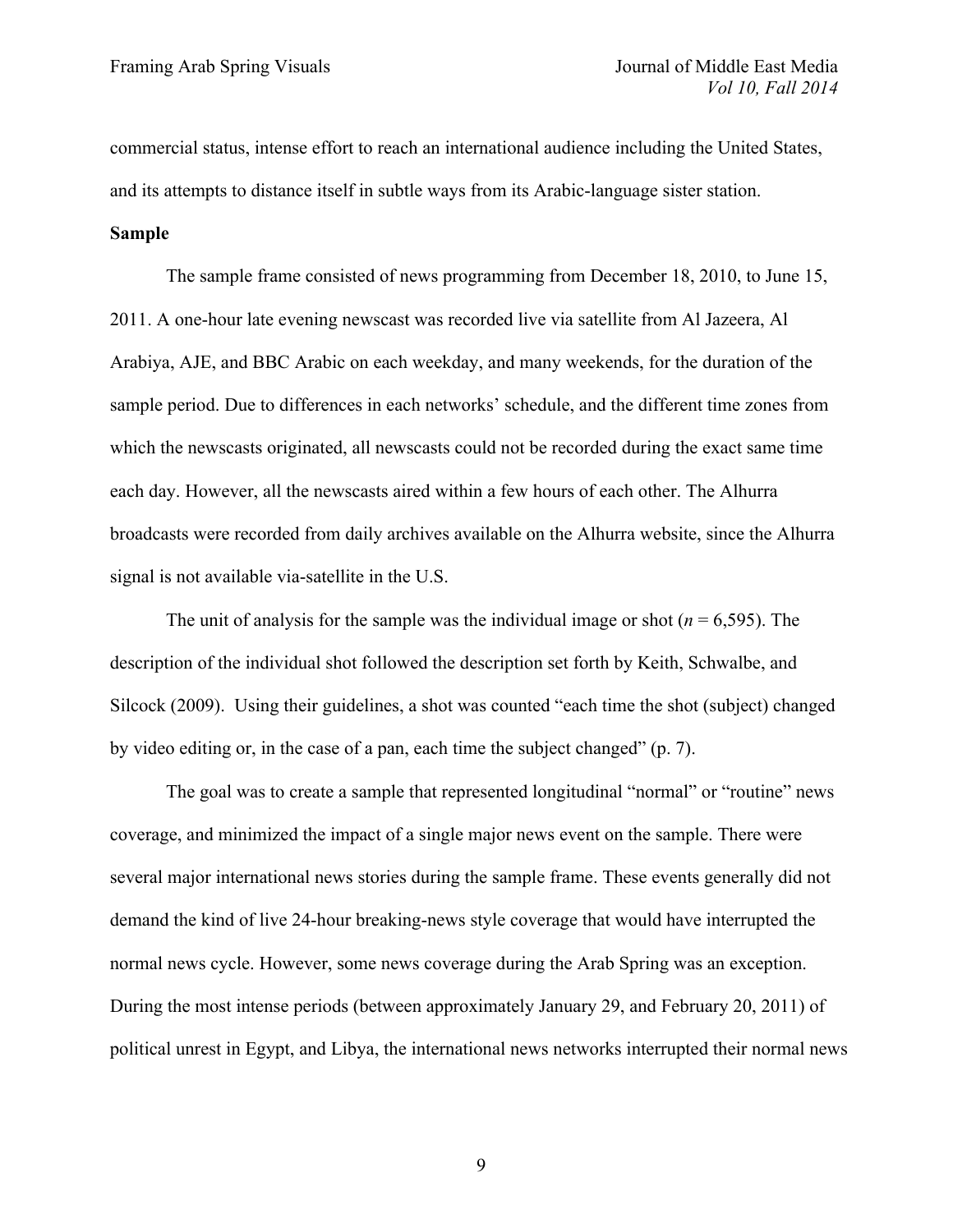cycles to provide 24-hour, live, breaking-news style coverage. Newscasts from this non-routine news cycle were excluded from the sample.

A nonprobability sample of broadcasts was drawn for three days from the entire sample frame to construct the sample of routine news coverage. A random date generator was used to pull the sample. The selected dates were Wednesday, December 29, 2010; Thursday, January 27, 2011; and Tuesday, June 14, 2011. The programming from all five networks was analyzed for each selected day in the sample. The resulting sample comprised 438 total stories in 15 hours of news programming. Each story from the sample (*n =* 438) was also coded for Arab Spring coverage. Stories were coded Arab Spring if they contained coverage of the uprisings in Algeria, Bahrain, Egypt, Jordan, Libya, Syria, Tunisia, or Yemen. This coding resulted in an Arab Spring sample of 89 stories (22.6%) comprising 1,951 shots (29.6%).

# **Coding**

Each story was coded into one of 16 possible categories that have been outlined in previous studies (Groshek, 2008; Natarajan & Xiaoming, 2003; Weaver, Porter & Evans, 1984): (1) accidents/natural disasters, (2) agriculture, (3) business/economics, (4) crime/criminal justice/law and order, (5) ecology/environment, (6) education, (7) health care, (8) military/national defense, (9) politics, (10) race/religion/culture, (11) social problems/services, (12) sports, (13) technology, (14) war/terrorism, (15) oddities; (16) undecided; and (17) tease.

Each shot was analyzed for the presence of multiple frames (e.g. conflict, human interest, political, sensational elements). In other words, a single shot could simultaneously represent the conflict frame and political frame. This approach to frame extraction is not uncommon. While numerous studies look for the presence of a single primary frame per discourse unit (e.g. Hamdy  $\&$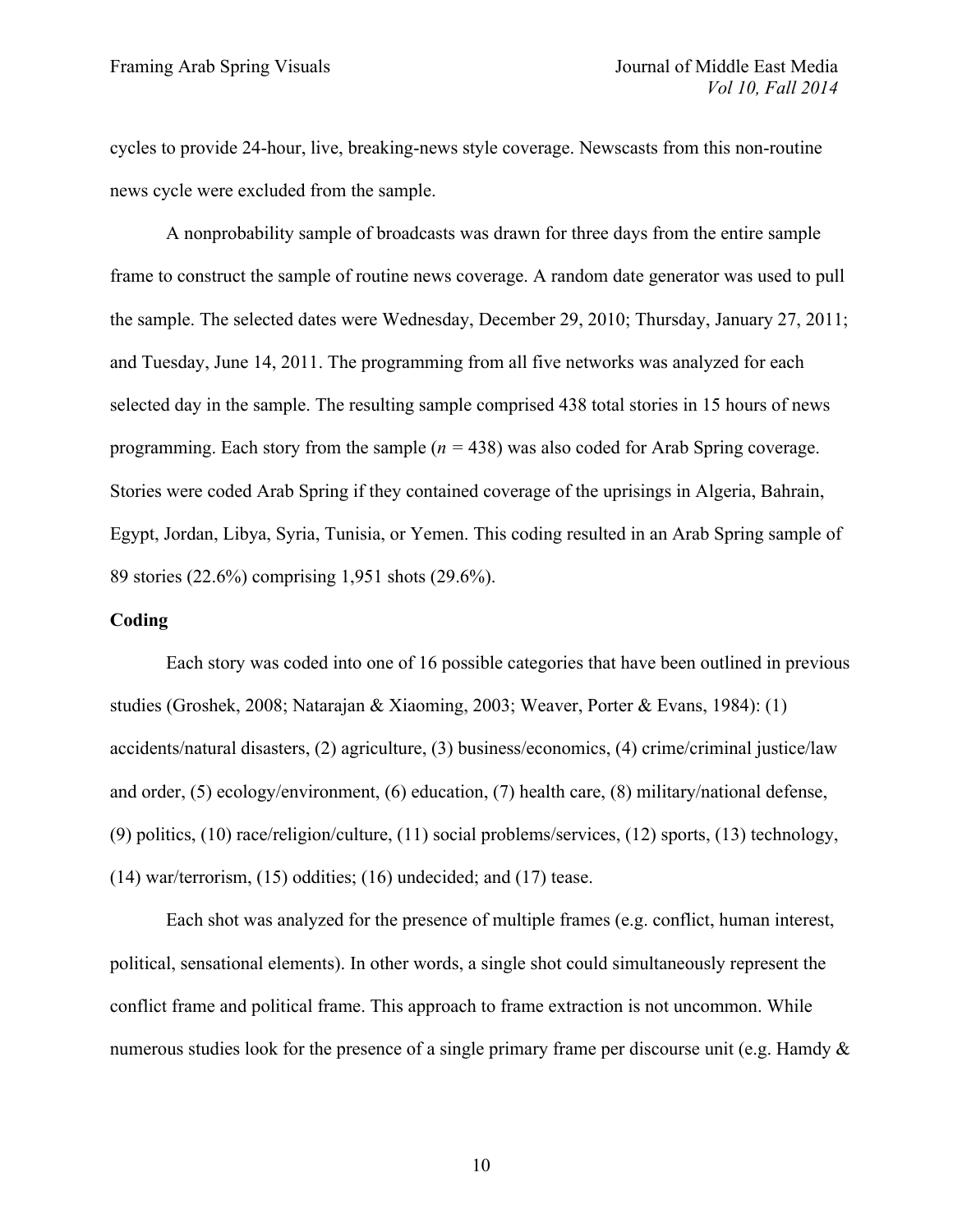Gomaa, 2012), Matthes (2009) found that 34% of framing studies extracted more than one frame per unit of analysis.

H1 and H2 explored the differences between human interest (H1) and political (H2) frames in visuals from Arab Spring coverage. For all Arab Spring stories the dominant actor in each shot, if identifiable, was coded into one of seven categories similar to those used by Dobernig et al. (2010). The categories were: (1) individual politician; (2) political party/government; (3) authorities/military/police; (4) individual civilian; (5) civilian population; (6) foreign politician/authority; and (7) other. In cases when the dominant actor could not be identified, the shot was coded as "other." These categories describe the parties portrayed in the visuals. The seven-category indicator for subject of Arab Spring coverage was collapsed into a dichotomous indicator of human interest frames (individual civilians, or civilian population) and political frames (individual politicians, political party/government, military/police/authorities, foreign politician/authority).

Before coding could begin, the author, aided by a research assistant, determined the parameters of each news story and also the in and out (beginning and end) points for each shot. The actual coding was conducted by the author and a second coder. A codebook was developed as a reference for the coders to use to operationalize choices. Training consisted of two separate pretest samples that were used to develop definitions and clarify agreement issues. After successfully completing pre-testing, with high inter-coder raw percentage agreement, the coding was conducted. For reliability purposes, it was determined that at least 10% of the sample would be double coded, which is the percentage often recommended (Neuendorf, 2002). The reliability scores were calculated using Krippendorff's alpha—which is a statistical measure of the degree inter-coder agreement. Determination of Arab Spring content had an agreement of 0.97.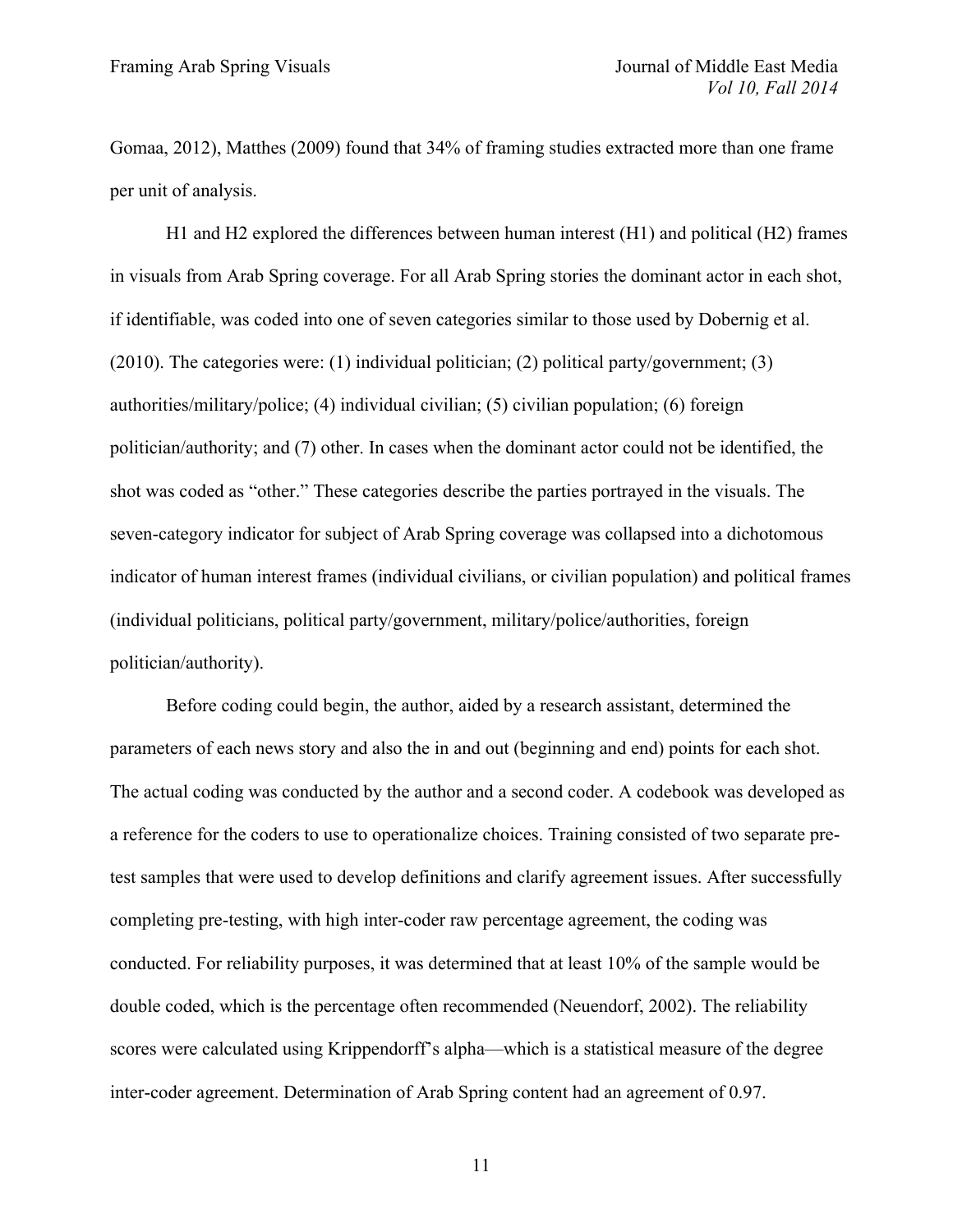Agreement for story was 0.90. Scores for all categories were above the acceptable level of 0.70 identified by Frey, Botan, and Kreps (2000).

#### **Analysis Strategy**

Multi-level logistic regression models were used to analyze the hypotheses. Multilevel regression was needed for analyzing the data since this sample was based on nested sources of variability. The unit of analysis, the shot, is nested within stories giving the data a multilevel, or hierarchical, structure. To ignore the structure of this data and collapse the data across the shots or to analyze the data without consideration for the multilevel structure could lead to an increase in either alpha (false positive) or beta (false negative) errors (Hox, 2002). Logistic regression, a variation of ordinary regression, was used because the dependent variable was binary. The binary variable usually represents the presence or absence of the visual feature under investigation. Historically, the most common methods for fitting hierarchical regression models are based on likelihood estimation methods. Iterative generalized least squares (IGLS) is one such model fitting method that has been popularized because of its computational speed and efficiency. For the current study the Bayesian method, Markov chain Monte Carlo (MCMC), was used for fitting all multilevel models. Ultimately, MCMC should provide a more precise estimation. This increased level of precision is practically the case for the hypotheses that tested a binary outcome variable (Rasbash, Steele, Browne, & Goldstein, 2009).

#### **Results**

H1 predicted liberal commercial networks would emphasize the human interest frame more than western networks. A logistic multi-level (shots nested within stories) regression model—with a dummy coded taxonomy featuring western-styled networks as the reference category, and controls for story type—was utilized. Shot length was not included as a control variable for H1, as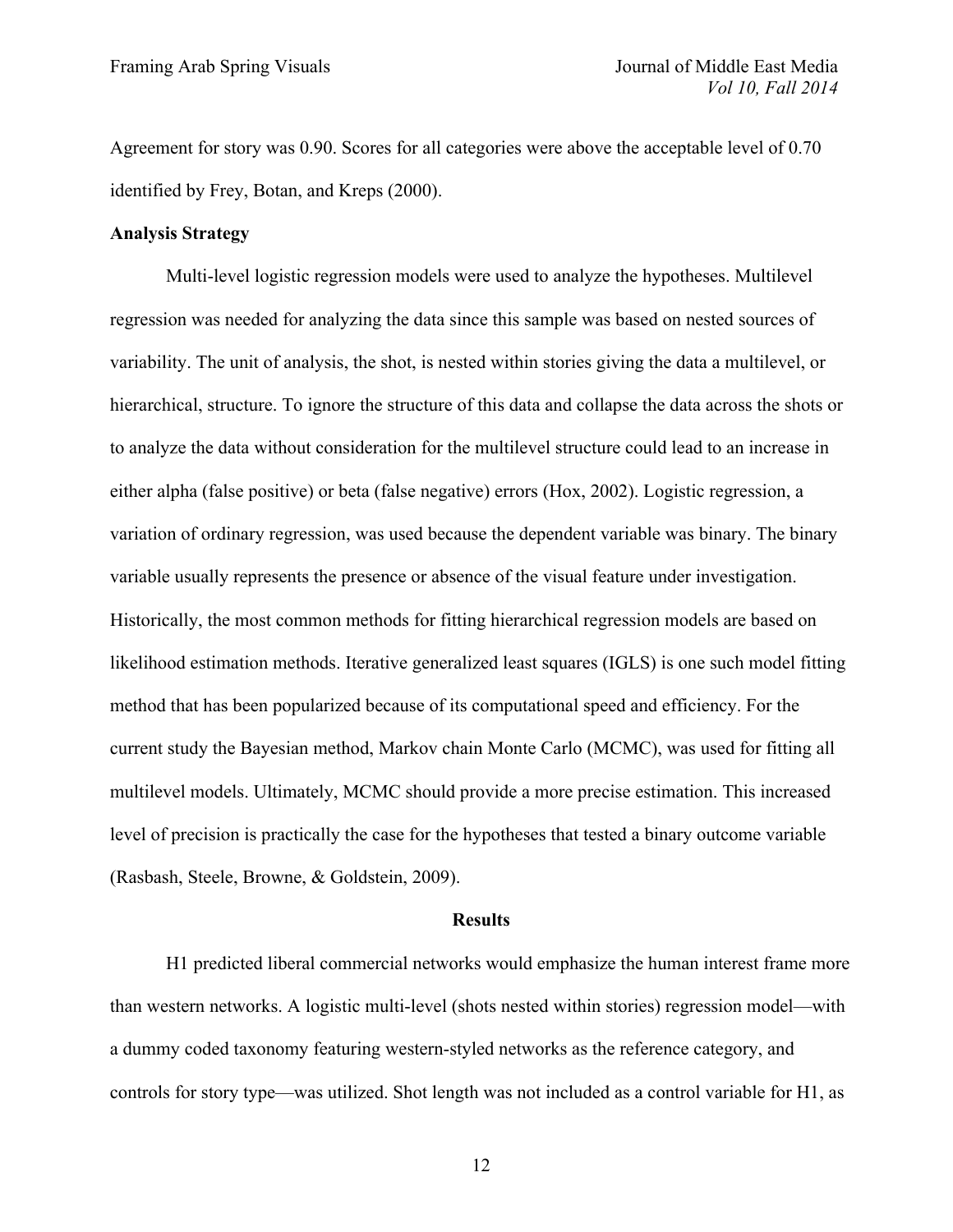it caused instability in the model (endless iterations) due to the small number of shots in the sample. The seven-category indicator for subject of Arab Spring coverage (politician, government/political party, police/military/authorities, individual civilian, civilian population, foreign authority, other) was collapsed into a dichotomous indicator of the presence or absence of human interest visuals (individual civilians, or civilian population). Results from the model for human interest reveal no statistically significant differences between liberal-commercial (*B =* .54,  $SE = .34$ ,  $p = .110$ ) and western networks. H1 was not supported. (SEE TABLE 1)

H2 predicted visuals representing the political frame in Arab Spring coverage would be more likely to appear on Alhurra than Al Jazeera, Al Jazeera English, BBC Arabic, and Al Arabiya. A logistic multi-level (shots nested within stories) regression model was used to test this hypothesis. The dependent variable was a dichotomous indicator of the presence of political figures (individual politicians, political party/government, military/police/authorities, foreign politician/authority) as the main subject of a shot or not. The analysis controlled for story type (a dichotomous indicator of stories concerning politics, crime, or conflict or not), and shot length in seconds. The five networks were dummy coded with Alhurra as the reference category. The predicted *B* (logged odds) for each of the four networks is an indicator of the difference between the particular network and Alhurra controlling for the other variables in the model.

An examination of the two control variables in the model (see Table 2) indicates as shot length increased the likelihood of political framing significantly decreased ( $B = .03$ ,  $SE = .01$ ,  $p =$ .012). For the story type control variable, the business/technology story type significantly predicted political framing ( $B = -3.34$ ,  $SE = 1.68$ ,  $p = .046$ ). This means the political frame was less likely to be found in business/technology stories when compared to the reference category (politics/crime story type). Turning to the hypothesized predictions, only Al Jazeera ( $B = -2.12$ ,  $SE = 1.05$ ,  $p =$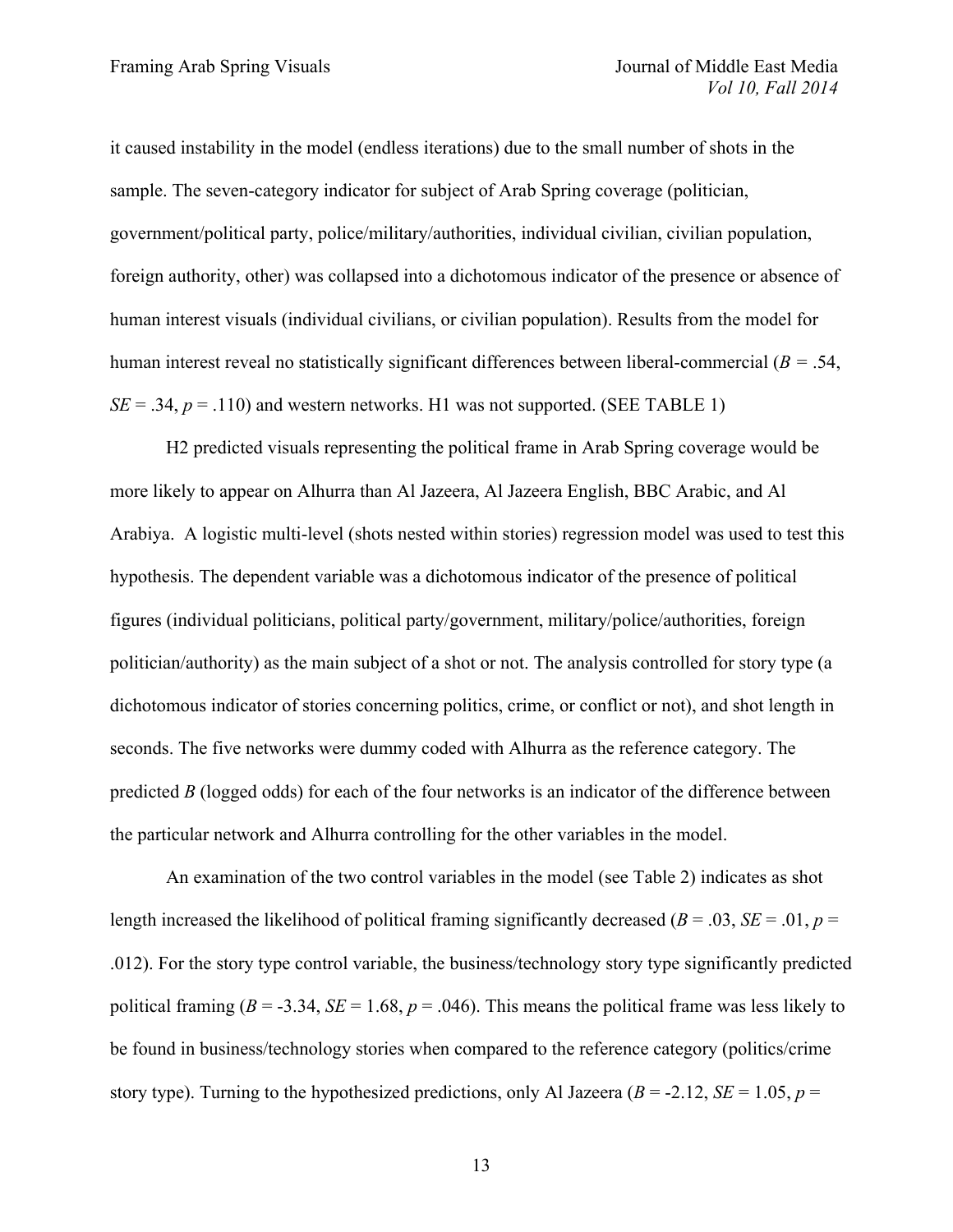.045) and BBC Arabic ( $B = -2.27$ ,  $SE = 1.01$ ,  $p = .024$ ) were significantly less likely to utilize the political frame in their shots of the Arab Spring when compared to Alhurra. H2 is partially supported. (SEE TABLE 2)

#### **Discussion**

The current study provides a rare comparison of visual frames among competing pan-Arab news networks. The findings reveal interesting similarities and differences in the application of visual frames between the networks.

First, there were unexpected similarities in the application of the human interest frame. Table 3 illustrates the primary conflict actors broken down by network for all shots. Of these shots, 320 (16.4%) portray politicians, government, authorities, or foreign authorities as the primary conflict actor (political frame), while 1,006 (51.6%) portray individuals, or groups of civilians (human interest frame) as the primary conflict actor. Findings from the literature review suggested that network taxonomy would influence the application of the human interest frame in Arab Spring conflict coverage. Contrary to the hypothesis, differences in the application of the human interest frame by network taxonomy were not statistically significant. Instead, visual references to civilian actors were found to be relatively constant across all networks. As an example, Alhurra in particular, aired numerous man-on-the-street interviews with Egyptian protestors. Figure 1 illustrates how each networks' coverage of the Arab Spring universally emphasized the civilians involved in the uprisings. (SEE FIGURE 1)

Application of the political frame marks the biggest difference between the networks. visuals representing the political frame were more prevalent on Alhurra than on Al Jazeera and BBC Arabic. Officials—government, politicians, police and military authorities—appeared in 19.8% of the Arab Spring shots used on Alhurra, which was significantly more often than on Al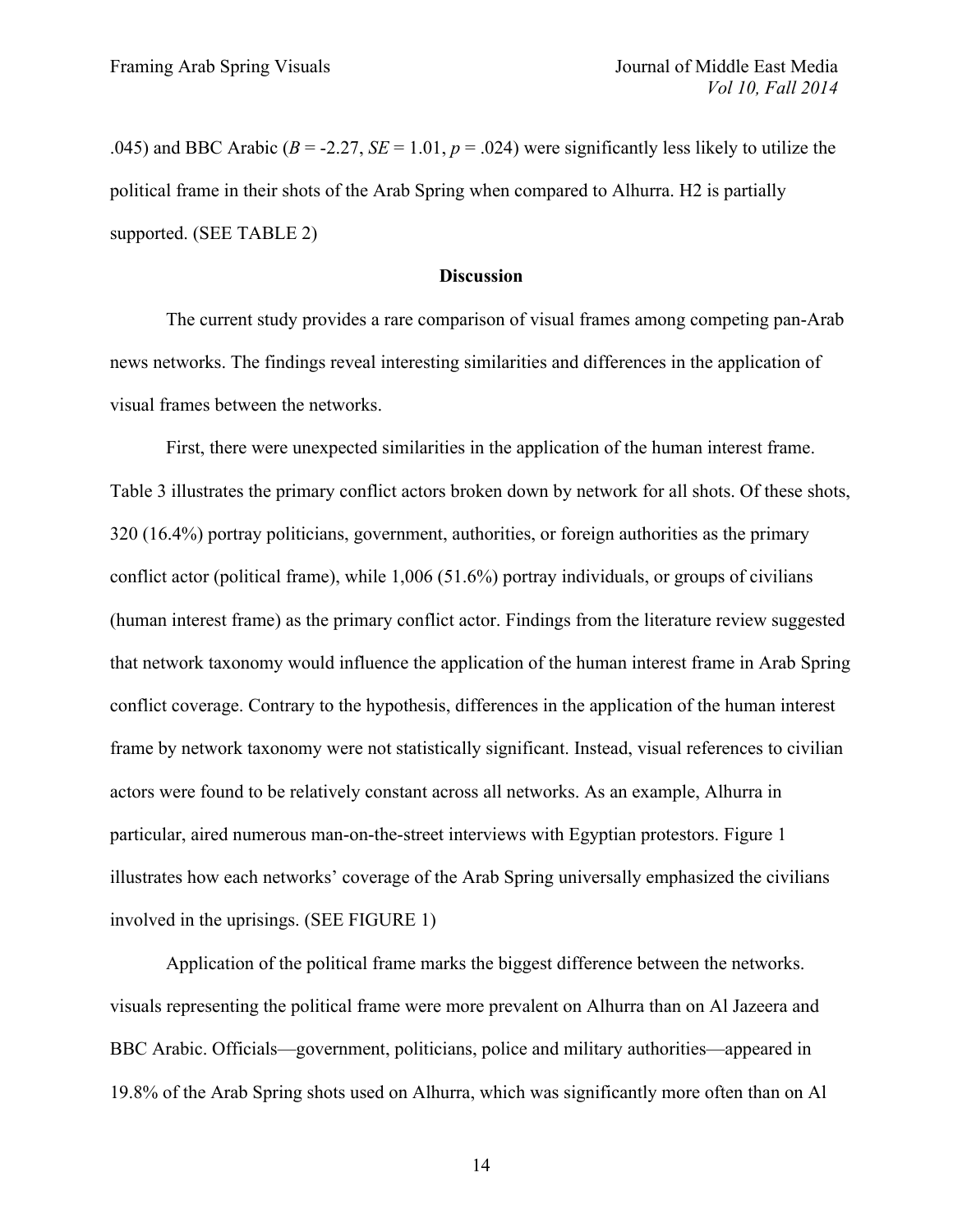Jazeera (13.3%) or BBC Arabic (12.3%). These findings correlate with Benson & Hallin's (2004) conclusion that in times of turmoil western new outlets turn to political authority to define the primary viewpoints on the issues. Therefore, Alhurra's use of the political frame seems to reflect its organizational mandate, the U.S. government's interest in the region, and America's close ties to several of the governments targeted by the uprisings. Despite these findings, it is important to note that Alhurra still emphasized the human interest frame (57.7%) more often than the political frame. The author concludes Alhurra's coverage was visually laced with U.S. perspectives on the important issues (political frame) while simultaneously seeking cultural relevance to the pan-Arab audience by embracing the human interest frame.

Surprisingly, Al Arabiya coverage contained the political frame more often (20.9%) than any of the other networks, including Alhurra. Increased coverage of U.S. government officials (e.g., Secretary of State Hillary Clinton), images of government leaders in the affected areas (e.g., Hosni Mubarak), and opposition leaders (e.g., Mohamed ElBaradei) contributed to the findings. Images of foreign authorities were portrayed more evenly on Alhurra, BBC Arabic and Al Arabiya (see Table 3). The western networks presented images of NATO military forces, U.S. and British government officials, and the leaders of neighboring Arab states. These findings suggest that Alhurra and Al Arabiya presented more balanced coverage of the crises by visually presenting a wider view of stakeholders. For Saudi Arabian backed Al Arabiya, the heavy use of the political frame could be less about balance, and more of a reflection of its benefactor's views on political revolution in the region. (SEE TABLE 3)

By contrast, visuals of foreign authorities were noticeably absent from coverage on Al Jazeera and Al Jazeera English. These findings seem to be consistent with other research (e.g., Dobernig, et al., 2010), which found a visual emphasis on civilians could be intended to evoke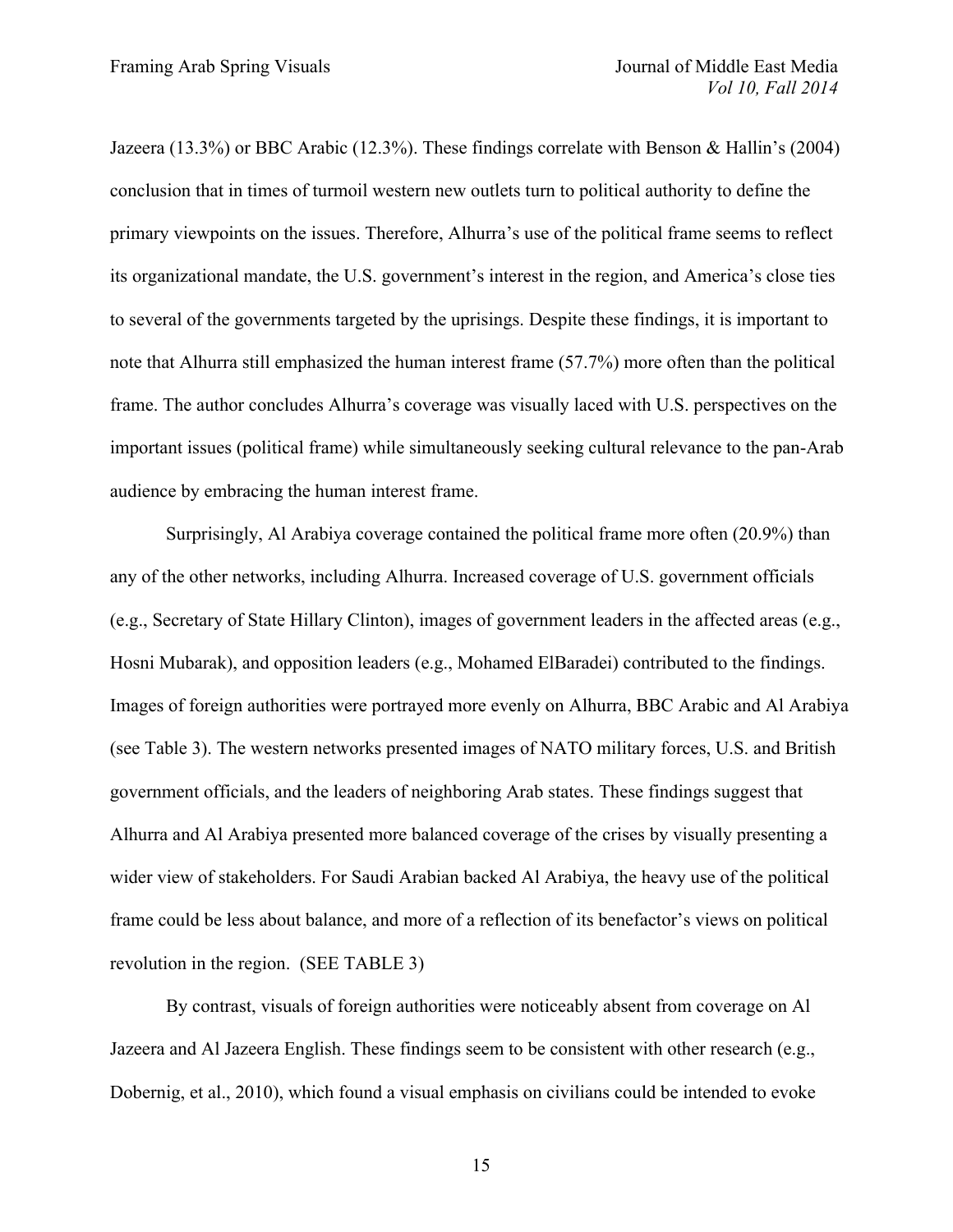sympathy for the protestors. Accusations, by former Al Jazeera correspondent Ali Hashem (2012), that Arab channels adopted some Arab Spring revolutions while avoiding others seem to provide support for this assertion.

## **Limitations and Future Directions**

One of the major limitations to the study involves the size of the sample and content of the sample. From the beginning, the approach of this project was to analyze every single news image from each newscast in the sample. Most visual studies use a more restrictive unit of analysis like individual stories, or shots from specific time-limited selections within a newscast. This approach limits the cumulative impact of images that are repeated multiple times in a single newscast, or over a series of newscasts. Therefore, in order to keep the size of the project manageable, the purposive sample consisted of only three days of programming selected from the sampling frame. The resulting fifteen hours of programming provided thousands of images for the analysis. However, these three days, which excluded the non-routine breaking news coverage from the most contentious days of the Egyptian and Libyan uprisings, do not necessarily provide a representative sample of visuals on pan-Arab satellite TV channels.

Future research should focus on a more detailed visual analysis of Arab Spring coverage that includes the non-routine (breaking news) newscasts from the height of the Egyptian and Libyan uprisings. Such an analysis could also be expanded to include Arab Spring coverage on other networks including state TV outlets (e.g. Egyptian TV) and international commercial broadcasters (e. g. CNN). For example, Pintak (2011a) noted that at times Egyptian TV broadcast panoramic views of the city to avoid showing the conflict taking place in the streets.

There are also a few theory-based limitations associated with the current study. First, a limitation of framing to the current study is the suggestion by media scholars that Western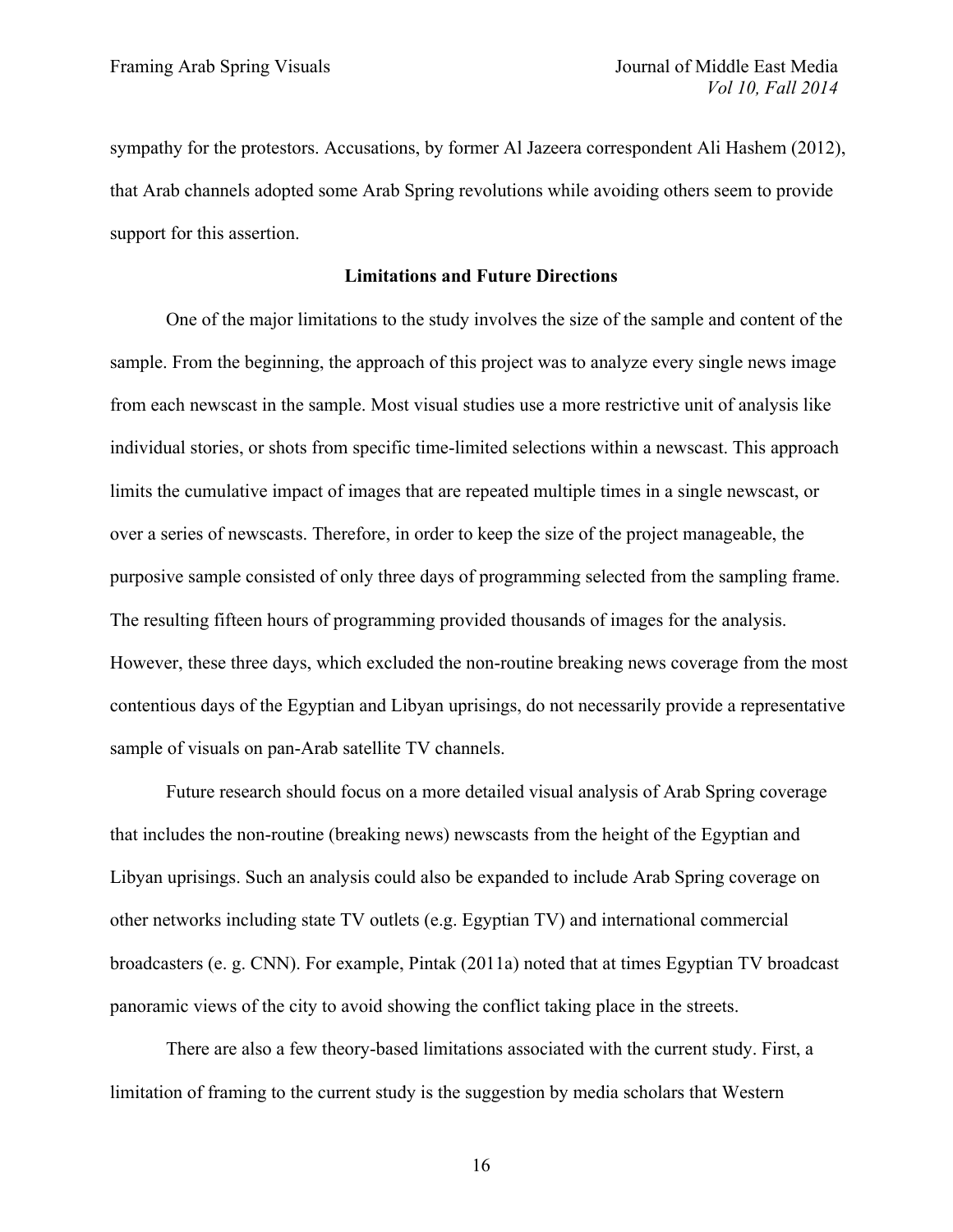communication theory does not adequately account for the societal and cultural structures of the Middle East (Hafez, 2001). Second, the study does not explore how the differing application of frames affects public opinion in the Middle East.

Finally, issues related to three of the networks require further elaboration. While all the newscasts were approximately an hour long, BBC Arabic's newscast provided more in-depth news and analysis on a smaller number of stories. This production style led to significantly fewer stories and shots from BBC Arabic for making comparisons. Also, Al Jazeera English was included in the current analysis because of its ties to Arabic Al Jazeera and its growing popularity as an international broadcaster. Placement of Al Jazeera English in the western dimension of the taxonomy may not have been ideal however. The current implication of these similarities is that Al Jazeera English may be closer to the liberal commercial pattern than the western pattern. These similarities suggest a couple of avenues for future research. A more detailed visual analysis could be conducted to explore similarities and differences between Al Jazeera English and Al Jazeera. In addition, more systematic analysis of network structure should guide future categorization of the individual pan-Arab networks. These findings reveal the need for additional systematic analysis of visuals, and the factors shaping transnational Arab media.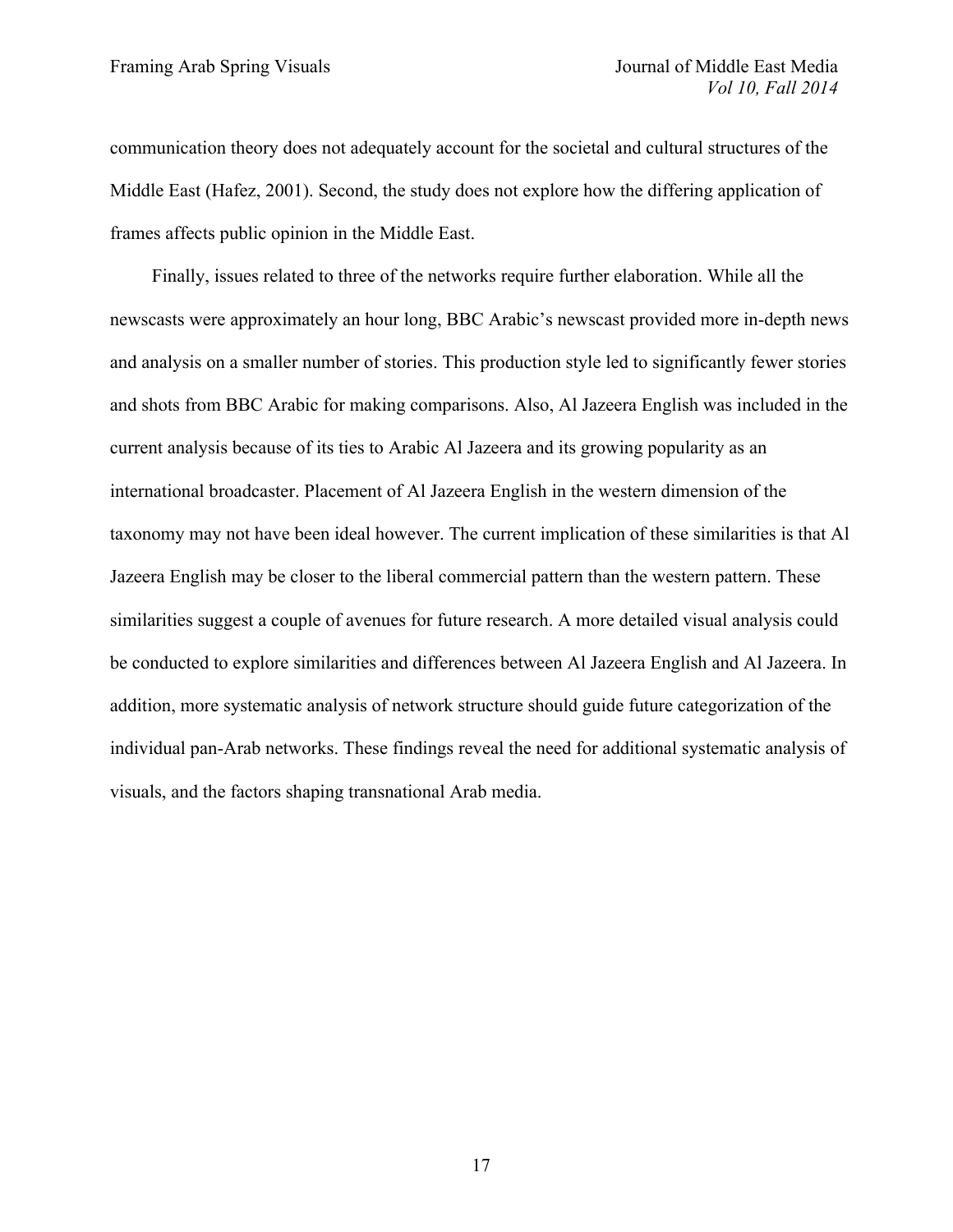#### **References**

- Ayish, M. (2002). Political communication on Arab world television: Evolving patterns*. Political Communication*, *19*, 137-154.
- Benson, R., & Hallin, D. C. (2004). *How states, markets and globalization shape the news: The French and American national press, 1965-1997*. Proceedings from International Communication Association annual conference, New York.
- Brantner, C., Lobinger, K., & Wetzstein, I. (2011). Effects of visual framing on emotional responses and evaluations of news stories about the Gaza conflict 2009. *Journalism & Mass Communication Quarterly*, *88*, 523-540.
- Dajani, J. (2007). The Arab media revolution. *Frontline World.* Retrieved from http://www.pbs.org/frontlineworld/stories/newswar/war\_arabmedia.html
- Dobernig, K., Lobinger, K., & Wetzstein, I. (2010). Covering conflict: Differences in visual and verbal news coverage of the Gaza crisis 2009 in four weekly news media. *Journal of Visual Literacy*, *29*, 88-105.
- Domke, D., Permutter, D., & Spratt, M. (2002). The primes of our times? An examination of the "power" of visual Images. *Journalism*, *3*, 193-221.
- Entman, R. M. (1993). Framing: Toward clarification of a fractured paradigm*. Journal of Communication*, *43*(4), 51-58.
- Fahmy, S. (2004). *Framing Visual News: The 9/11 attack and the war in Afghanistan in English and Arabic - language newspapers*. Paper presented at the meeting of International Communication Association, New Orleans, LA.
- Fahmy, S. (2005a). Emerging alternatives or traditional news gates: Which news sources were used to picture the 9/11 attack & Afghan War. *The International Communication Gazette*,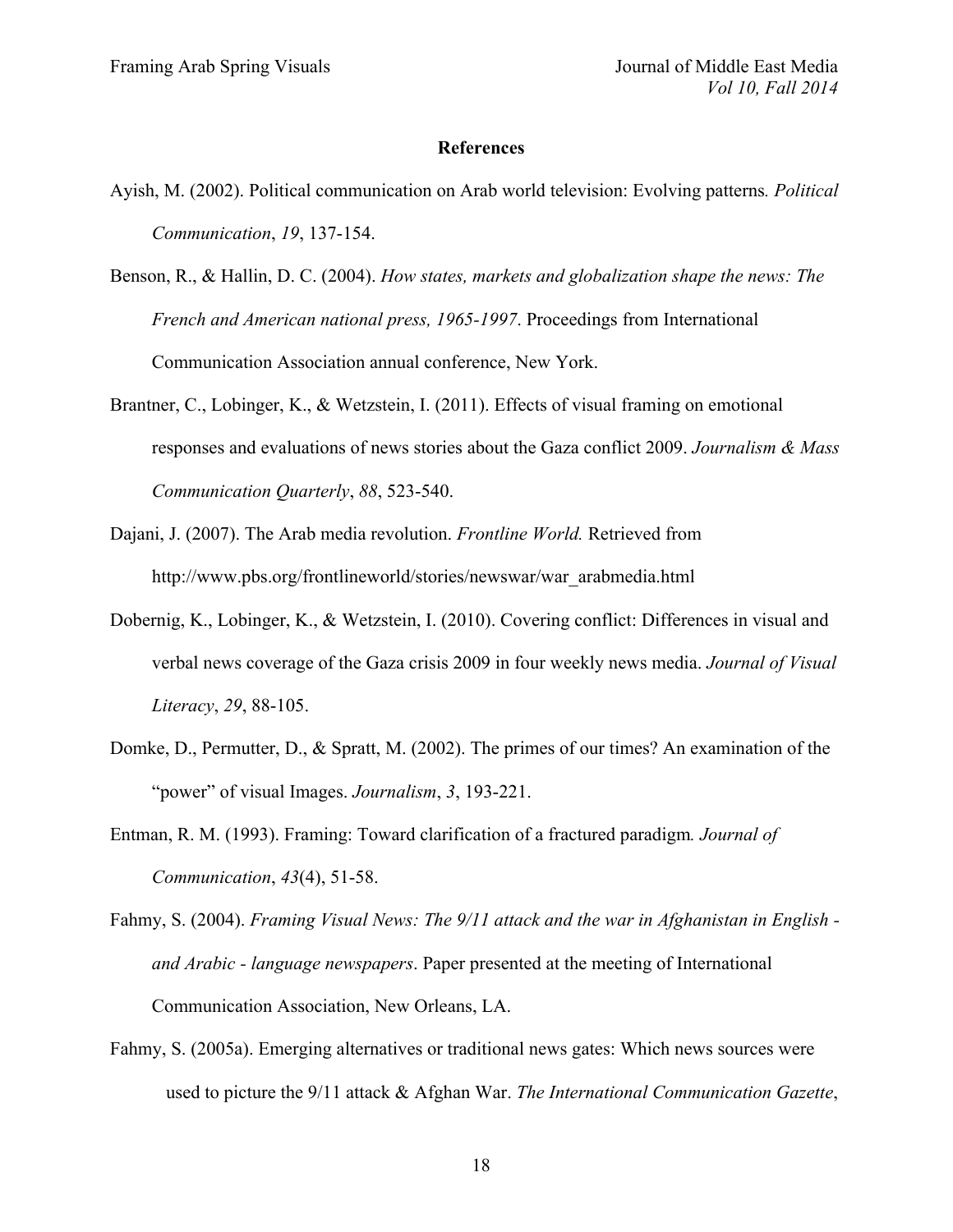*12*, 383-400.

- Fahmy, S. (2005b). U.S. photojournalists' & photo editors' attitudes and perceptions: visual coverage of 9/11 & the Afghan War. *Visual Communication Quarterly*, *82*, 301-317.
- Fahmy, S. (2010). Contrasting visual frames of our times: A framing analysis of English- and Arabic-language press coverage of war and terrorism. *The International Communication Gazette*, *72*, 695-717.
- Fahmy, S. & Johnson, T. J. (2007). Show the truth and let the audience decide: A web-based survey showing support among viewers of al-Jazeera for use of graphic imagery*. Journal of Broadcasting & Electronic Media*, *51*, 245-264.
- Fahmy, S. & Kim, D. (2008). Picturing the Iraq war: Constructing the image of war in the British and US press*. The International Communication Gazette*, *70*, 443-462.
- Frey, L., Botan, C., & Kreps, G. (2000). *Investigating communication: An introduction to research methods* (2nd ed.). Needham Heights, MA: Allyn & Bacon.
- Ghanem, S. I. (1996). Media coverage of crime and public opinion: An exploration of the second level agenda setting*.* (Unpublished doctoral dissertation). University of Texas, Austin.
- Gitlin, T. (1980). *The whole world is watching: Mass media in the making and unmaking of the new left.* Berkley, CA: University of California Press.
- Grabe, M. E., Zhou, S., & Barnett, B. (2001). Explicating sensationalism in television news: Content and the bells and whistles of form*. Journal of Broadcasting & Electronic Media*, *45*, 635-655.
- Graber, D. A. (1989). Content and meaning. What's it all about? *American Behavioral Scientist*, *33*, 142-155.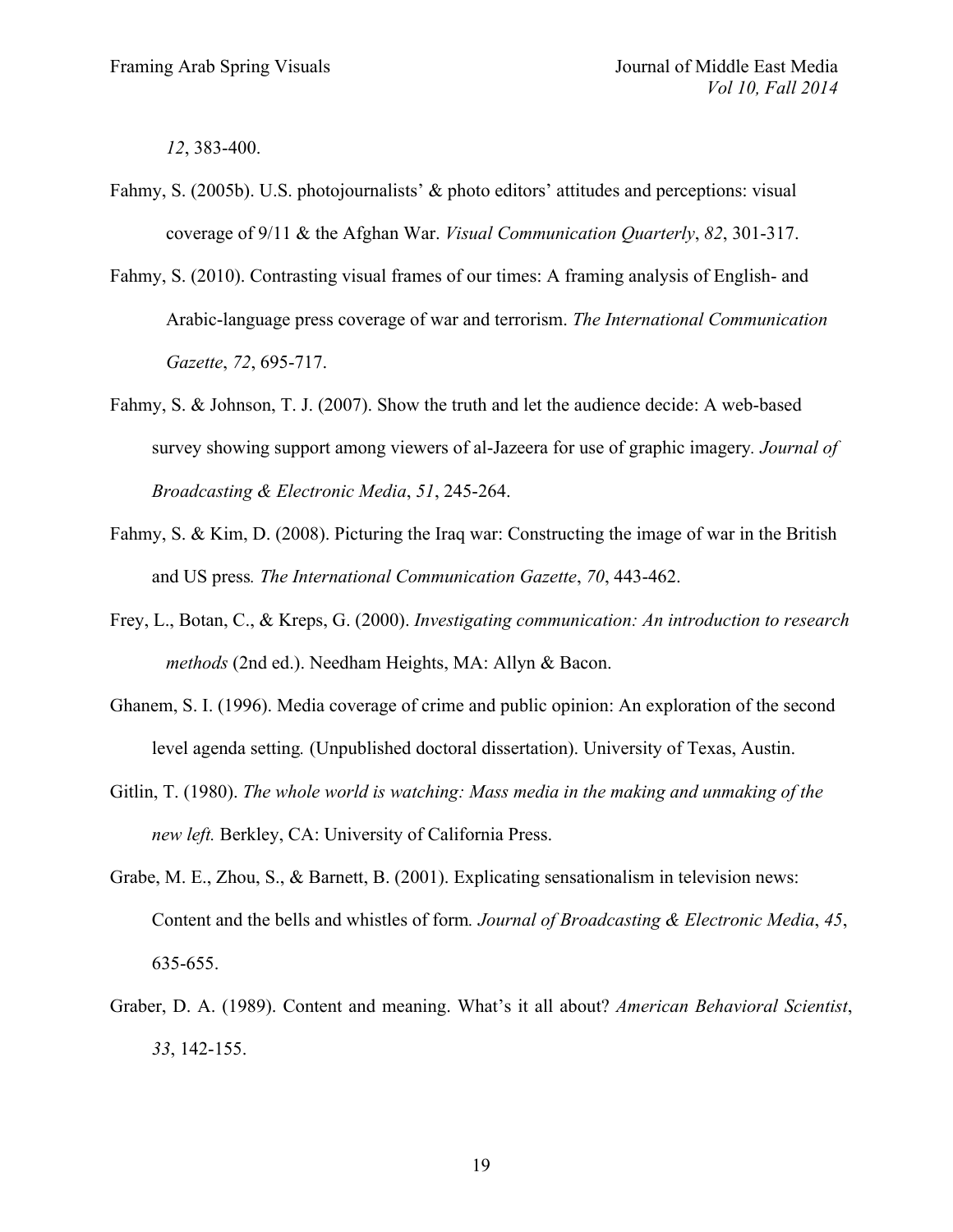- Graber, D. A. (1990). Seeing is remembering: How visuals contribute to learning from Television news. *Journal of Communication*, *40*(3), 134-156.
- Graber, D. A. (2003). The media and democracy: Beyond myths and stereotypes. *Annual Review of Political Science*, *6*, 139-160.
- Griffin, M., & Lee, J. (1995). Picturing the gulf war: Constructing an image of the war in Time, Newsweek, and U.S. News & World Report. *Journalism & Mass Communication Quarterly*, *72*(4), 813-825.
- Groshek, J. (2008). Homogenous agendas, disparate frames: CNN and CNN International coverage online. *Journal of Broadcasting & Electronic Media*, *52*, 52-68.
- Hafez, K. (2001). Mass media in the Middle East: Patterns of political and societal change. In K. Hafez (Ed.), *Mass media, politics & society in the Middle East* (pp. 1-20). Cresskill, NJ: Hampton Press.
- Haigh, M. M. (2010). Newspapers use three frames to cover alternative energy. *Newspaper Research Journal*, *31*(2), 47-62.
- Hallin, D. C. (1994). *We keep America on top of the world: Television journalism and the public sphere.* London: Routledge.
- Hamdy, N., & Gomaa, E. H. (2012). Framing the Egyptian uprising in Arabic language newspapers and social media. *Journal of Communication*, *62*(2), 195-211. Retrieved from doi:10.1111/j.1460-2466.2012.01637.x
- Hashem, A. (2012). The Arab Spring has shaken Arab TV's credibility*. The Guardian*. Retrieved from http://www.guardian.co.uk/commentisfree/2012/apr/03/arab-spring-arab-tv-credibility
- Hox, J. (2002). *Multilevel analysis: Techniques and applications.* Mahwah, NJ: Lawrence Erlbaum.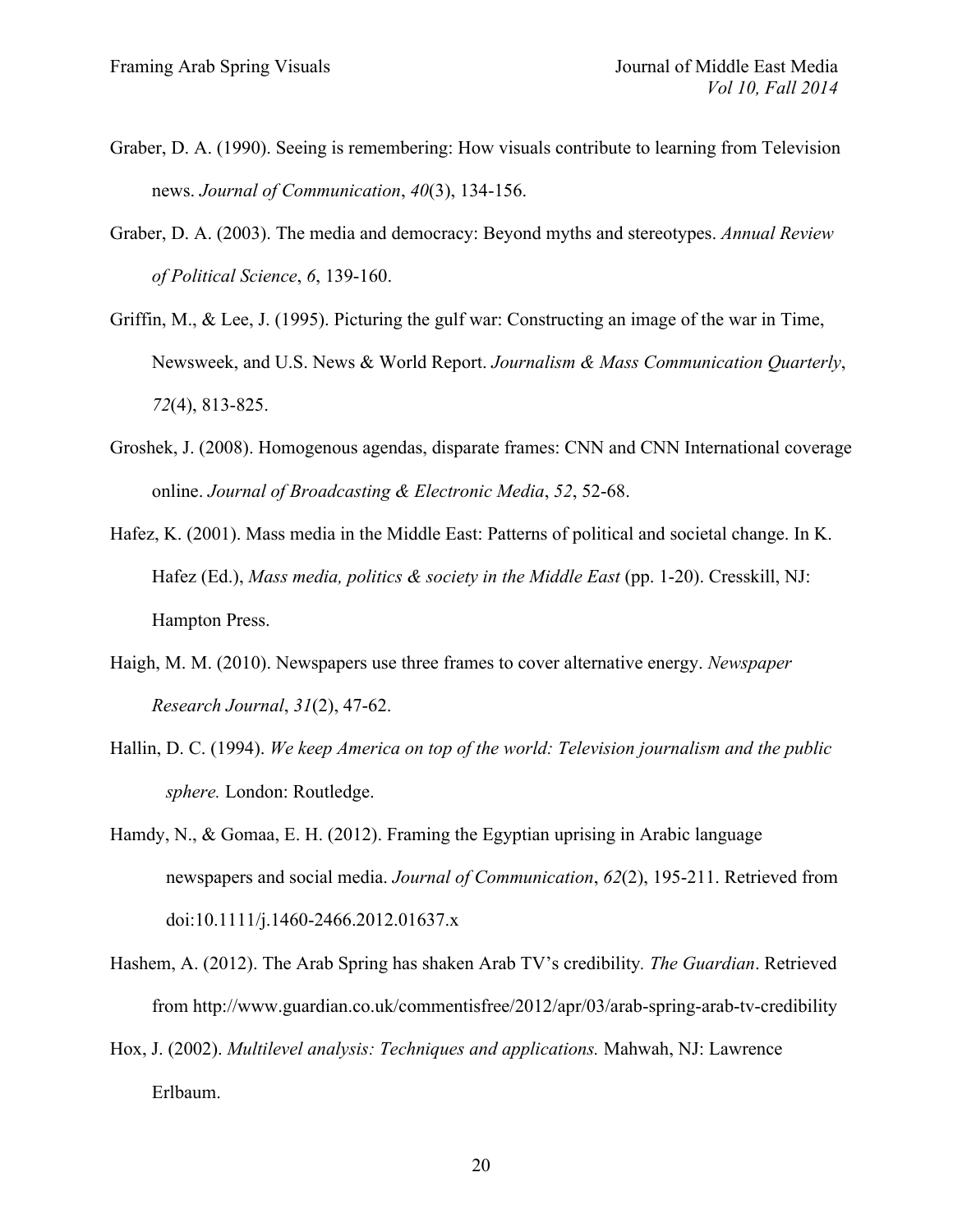- Keith, S., Schwalbe, C. B., & Silcock, B. W. (2009). Visualizing cross-media coverage: Picturing war across platforms during the U.S.-Led Invasion of Iraq. *Atlantic Journal of Communication*, *17*, 1-18.
- King, C. & Lester, P. M. (2005). Photographic coverage during the Persian Gulf and Iraqi wars in three U.S. newspapers*. Journalism & Mass Communication Quarterly*, *82*, 623-637.
- Kosicki, G. M. (2003). The media priming effect: News media and considerations affecting political judgments. In J. P. Dillard & M. Pfau (Eds.), *The persuasion handbook: Developments in theory and practice* (pp. 63-81). Thousand Oaks, CA: Sage Publications.
- Konstantinidou, C. (2008). The spectacle of suffering and death: the photographic representation of war in Greek newspapers. *Visual Communication*, *7*, 143-169.
- Matthes, J. (2009). What's in a frame? A content analysis of media framing studies in the world's leading journals*. Journalism & Mass Communication Quarterly*, *86*(2), 349-367.
- Natarajan, K., & Xiaoming, H. (2003). An Asian voice? A comparative study of Channel News Asia and CNN. *Journal of Communication*, *53*, 300-314.
- Neuman, W. R., Just, M. R., & Crigler, A. N. (1992). *Common Knowledge.* Chicago: University of Chicago Press.
- Neuendorf, K. (2002). *The content analysis guidebook.* Thousand Oaks, CA: Sage Publications.
- Nisbet, M. C., & Huge, M. (2007). Where do science debates come from? Understanding attention cycles and framing. In D. Brossard, J. Shanahan, & C. Nesbitt (Eds.), *The Public, the Media & Agricultural Biotechnology* (pp. 193-230). Cambridge, MA: CABI.
- Pintak, L. (2011a). Arab media revolution spreading change. *CNN.* Retrieved from http://edition.cnn.com/2011/OPINION/01/29/pintak.arab.media/?hpt=Sbin
- Pintak, L. (2011b). The Al Jazeera revolution. *Foreign Policy*. Retrieved from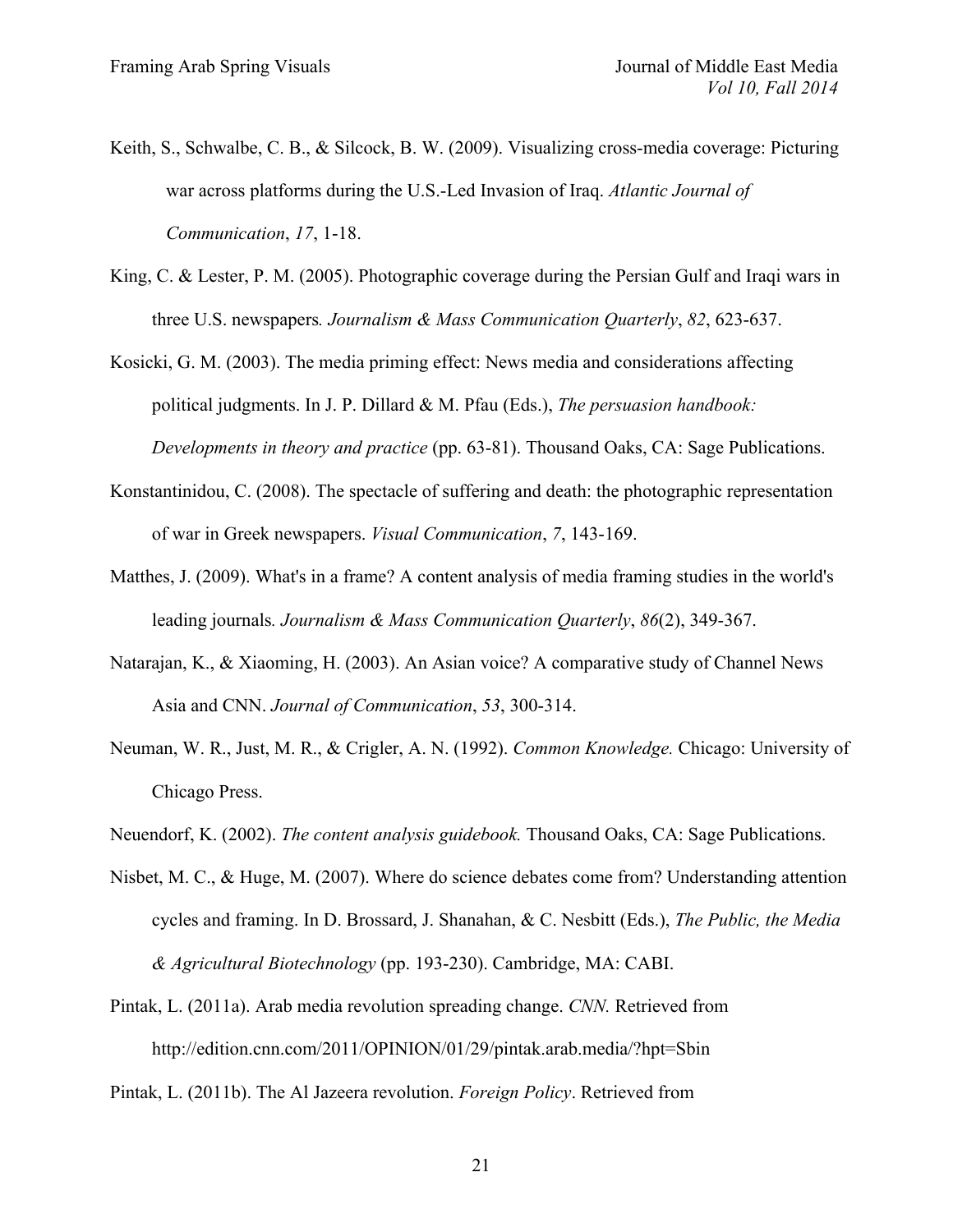http://www.foreignpolicy.com/articles/2011/02/02/the al\_jazeera\_revolution

- Rasbash, J., Steele, F., Browne, W. J., & Goldstein, H. (2009). *A user's guide to MLwi*N. University of Bristol: Centre for Multilevel Modeling.
- Riffe, D., Lacy, S., & Fico, F. G. (1998). *Analyzing media messages: Using quantitative content analysis in research.* Mahwah, NJ: Lawrence Erlbaum Associates.
- Scheufele, D. A., & Tewksbury, D. (2007). Framing, Agenda Setting, and Priming: The evolution of three media effects models. *Journal of Communication*, *57*, 9-20.
- Semetko, H. A., & Valkenburg, P. M. (2000). Framing European politics: A content analysis of press and television news. *Journal of Communication*, *50*(2), 93-108
- Telhami, S. (2011). 2011 Annual Arab public opinion survey. Retrieved from http://www.sadat.umd.edu/ViewsArabs\_Oct11\_graphs%20FINAL.ppt
- Vujakovic, P. (1998). Reading between the lines: using news media materials for geography. *Journal of Geography in Higher Education*, *22*, 145-155.
- Weaver, J., Porter, C., & Evans, M. (1984). Patterns in foreign news coverage on U.S. network TV: A 10-year analysis. *Journalism Quarterly*, *61*, 356-363.
- Witnesses report rioting in Tunisian town. (2010, December 19). *Reuters Africa.* Retrieved from http://af.reuters.com/article/topNews/idAFJOE6BI06U20101219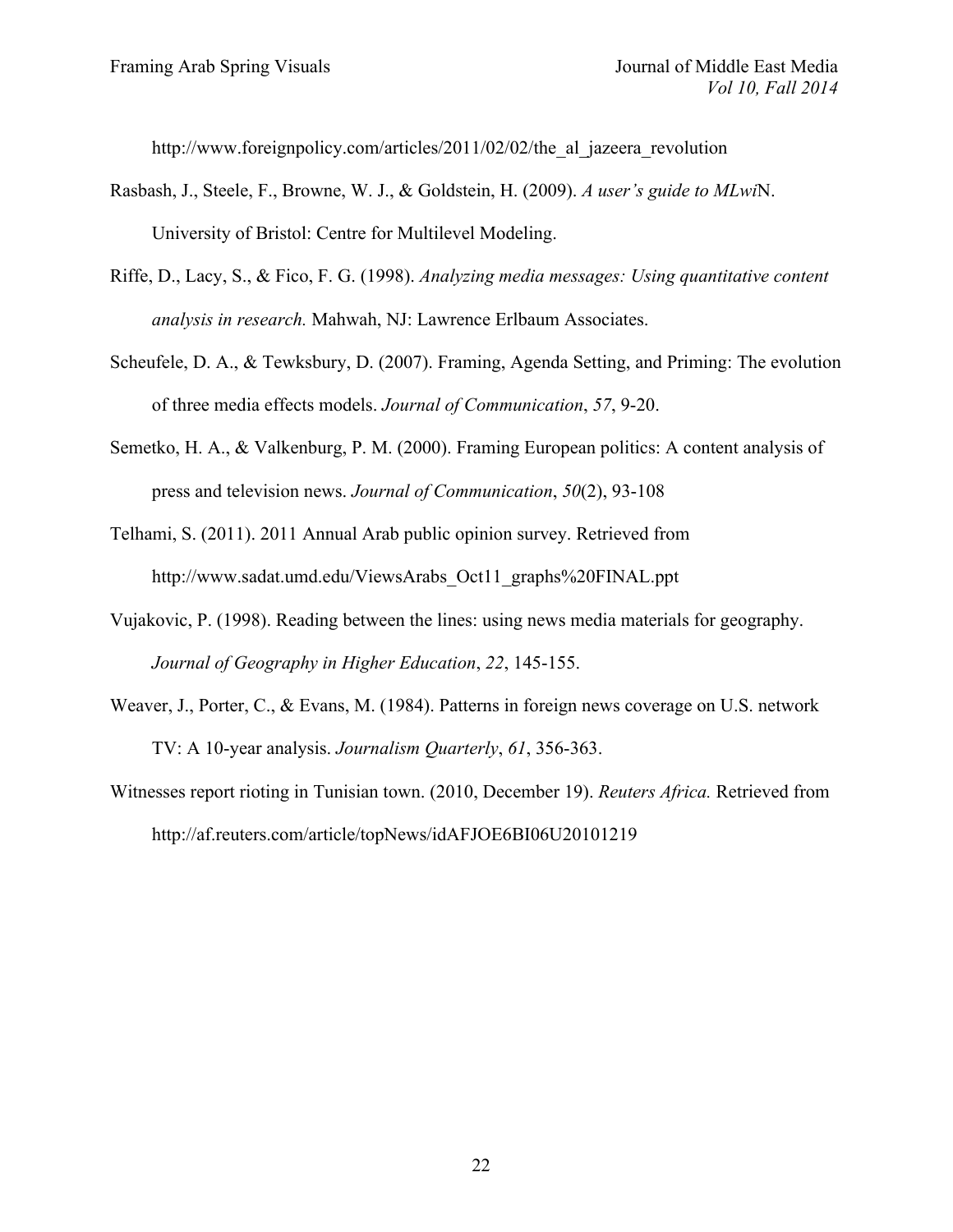Table 1

Human Interest Visuals in Arab Spring Coverage by Network Taxonomy

| Variable                         | B       | S.E.    | Z    | p     |
|----------------------------------|---------|---------|------|-------|
| Constant                         | 0.55    | 0.22    | 2.50 | 0.013 |
| Liberal Commercial               | 0.54    | $()$ 34 | 1.60 | 0.110 |
| Story Type - Business/Technology | $-0.40$ | 0.52    | 0.78 | 0.434 |
| Story Type - Humanitarian        | 1.89    | 137     | 138  | 0.168 |
| Story Type - Entertainment/Other | 0.94    | 0.50    | 189  | 0.059 |

*Note.* Shots ( $n = 1,951$ ). Stories ( $n = 89$ ). Iterations = 25,000, Burn-in = 1,500. The variance of the constant across stories is 1.47 ( $\chi^2$  = 15.06, *df* = 1, *p* < .001).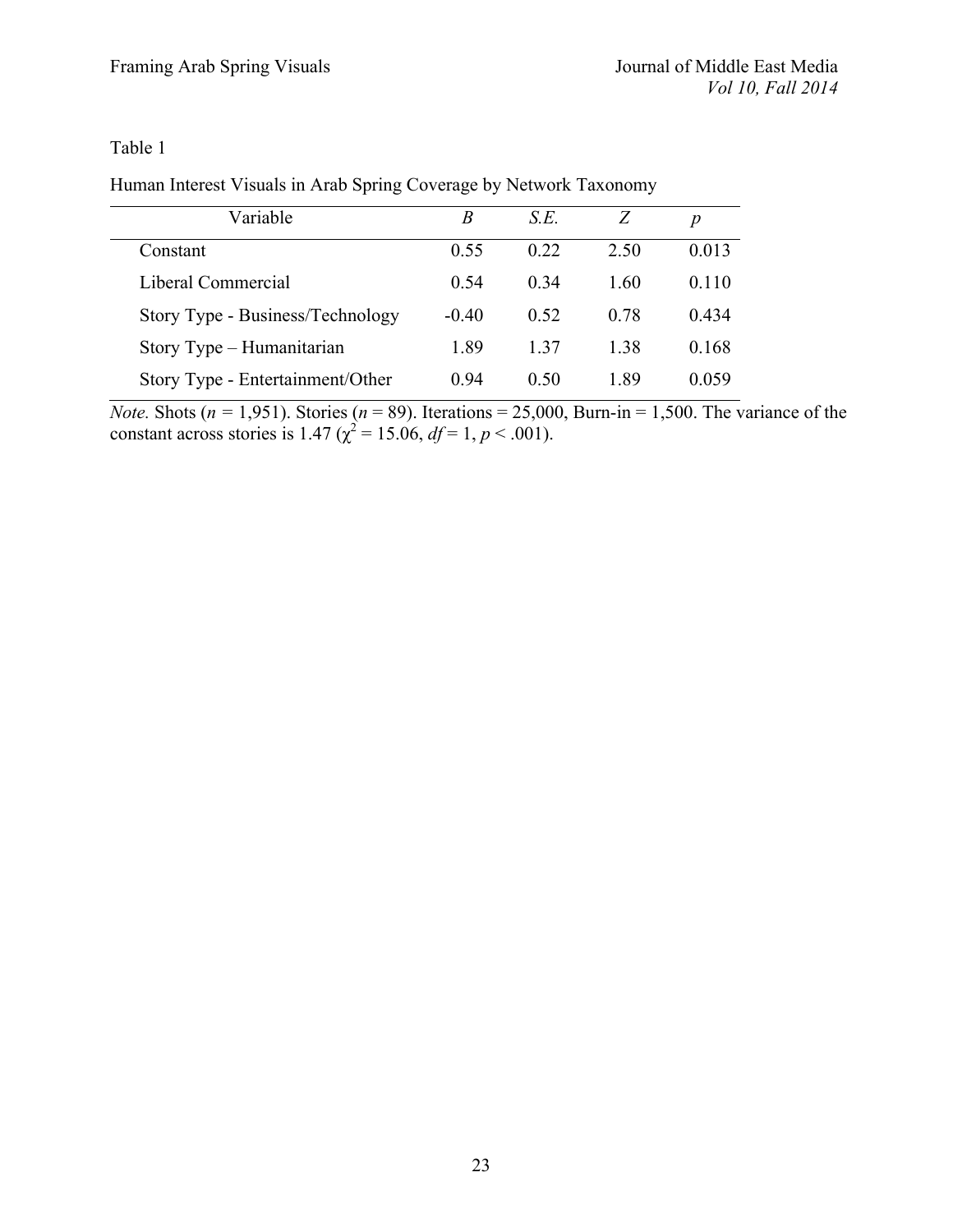# Table 2

|  | The Political Frame in Arab Spring Coverage Between Networks |
|--|--------------------------------------------------------------|
|--|--------------------------------------------------------------|

| Variable                         | B       | S.E. | Z    | $\boldsymbol{p}$ |
|----------------------------------|---------|------|------|------------------|
| Constant                         | $-2.63$ | 0.61 | 4.29 | < 0.001          |
| Al Jazeera                       | $-2.12$ | 1.05 | 2.01 | 0.045            |
| Al Jazeera English               | $-0.33$ | 1.01 | 0.33 | 0.743            |
| <b>BBC</b> Arabic                | $-2.27$ | 1.01 | 2.26 | 0.024            |
| Al Arabiya                       | 0.23    | 0.80 | 0.29 | 0.776            |
| Shot Length                      | 0.03    | 0.01 | 2.50 | 0.012            |
| Story Type - Business/Technology | $-3.34$ | 1.68 | 1.99 | 0.046            |
| Story Type – Humanitarian        | $-0.50$ | 2.44 | 0.20 | 0.839            |
| Story Type - Entertainment/Other | $-0.58$ | 1.03 | 0.56 | 0.574            |

*Note:* Shots ( $n = 1,951$ ). Stories ( $n = 89$ ). Iterations = 100,000, Burn = 5,000. The variance of the constant across stories is 5.18 ( $\chi^2$  = 10.55, *df* = 1, *p* < .001).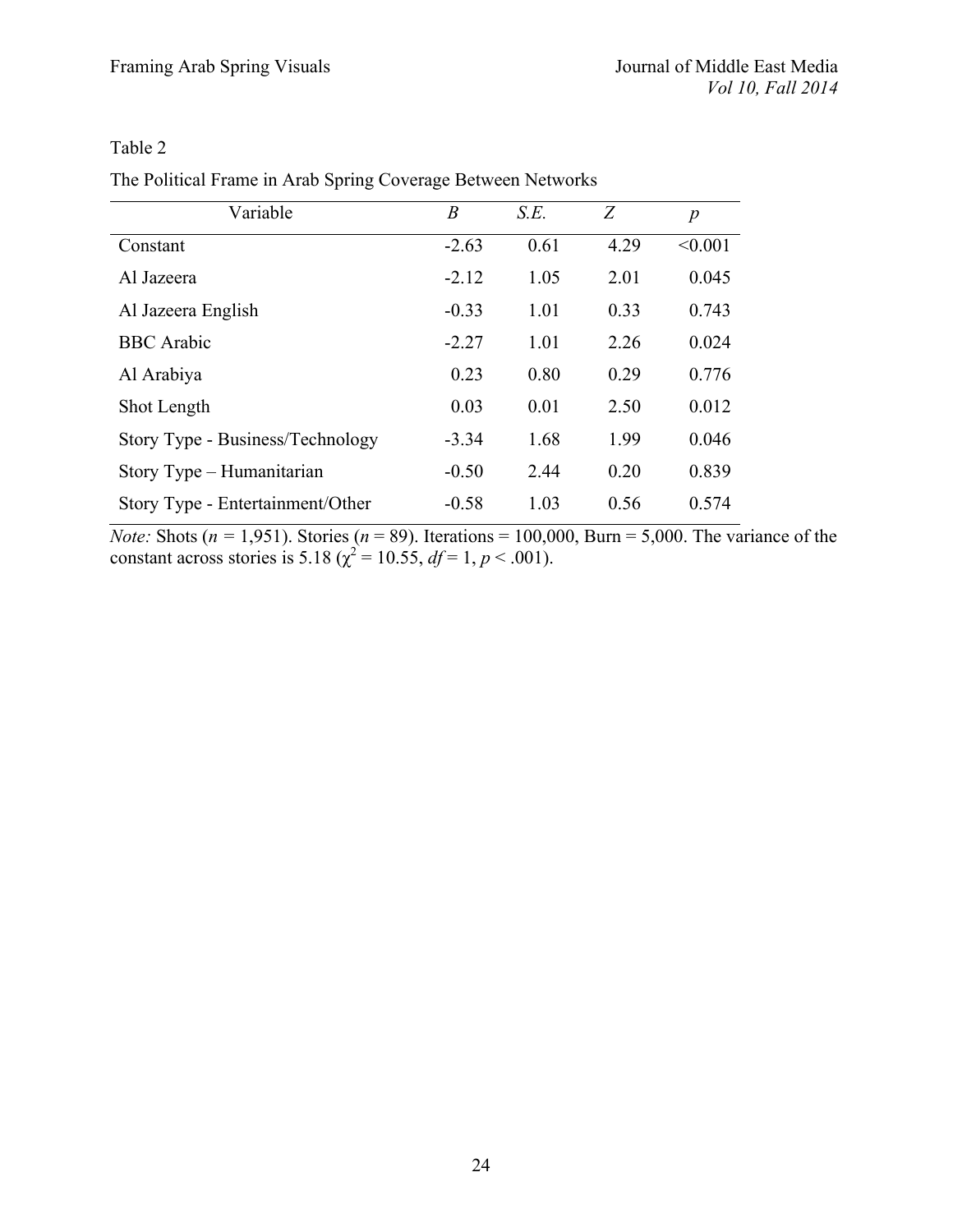

*Figure 1.* Frequency of political and human interest frame in Arab Spring coverage